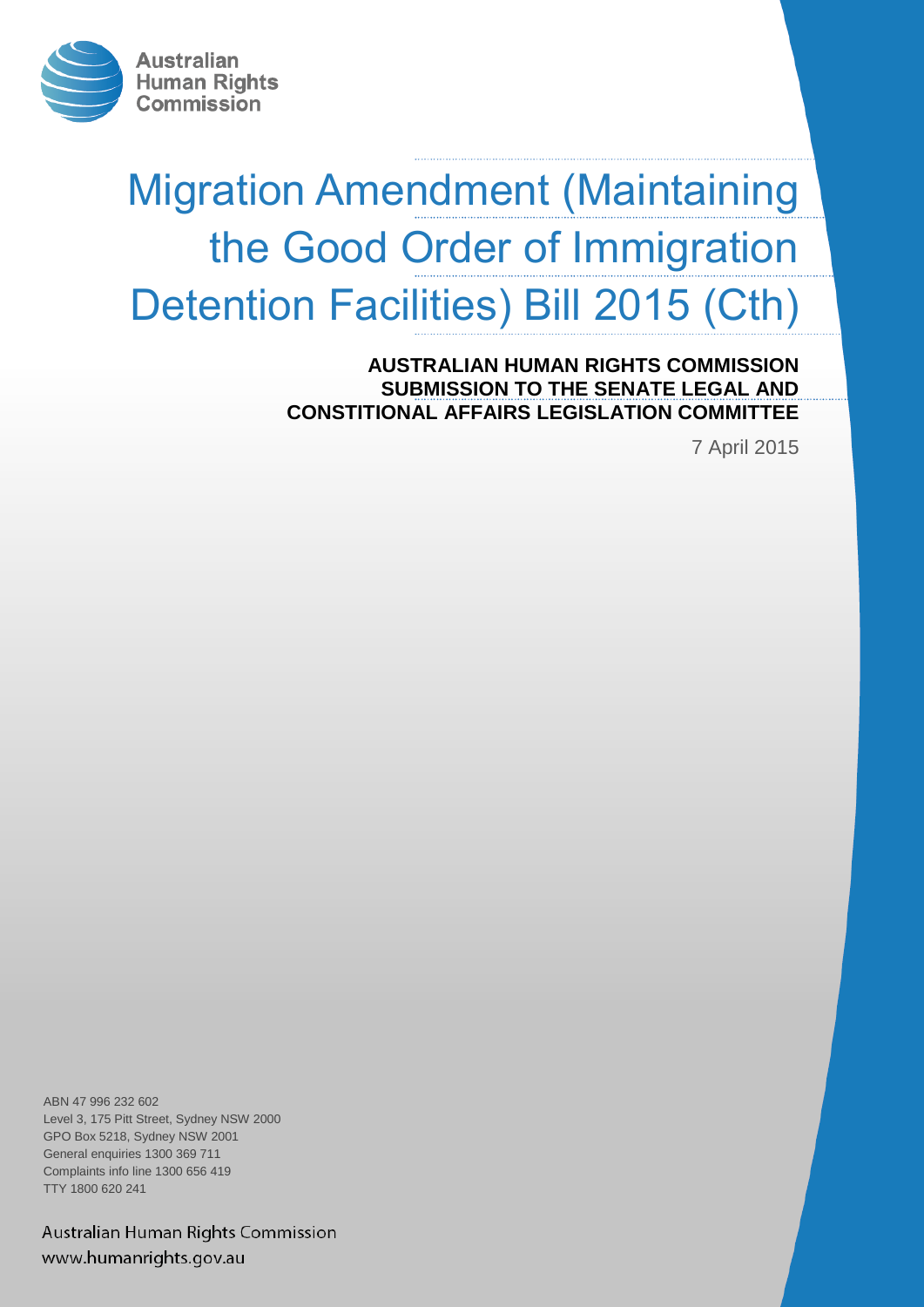# **Table of Contents**

|                 |                              | Australian Human Rights Commission submission to the Senate Legal and |  |
|-----------------|------------------------------|-----------------------------------------------------------------------|--|
| 1               |                              |                                                                       |  |
| $\overline{2}$  |                              |                                                                       |  |
| 3               |                              |                                                                       |  |
| 4               | 4.1<br>4.2                   | Principles when granting coercive powers to private contractors 7     |  |
|                 | $5 -$<br>5.1<br>5.2          |                                                                       |  |
| 6 <sup>1</sup>  | 6.1<br>6.2<br>6.3            | Police powers in relation to public order disturbances 15             |  |
| $\overline{7}$  | 7.1<br>7.2<br>7.3            |                                                                       |  |
| 8               |                              |                                                                       |  |
| 9               |                              |                                                                       |  |
| 10 <sup>°</sup> | 10.1<br>10.2<br>10.3<br>10.4 | Immunity for use of force elsewhere in the Migration Act 28           |  |
| 11              |                              |                                                                       |  |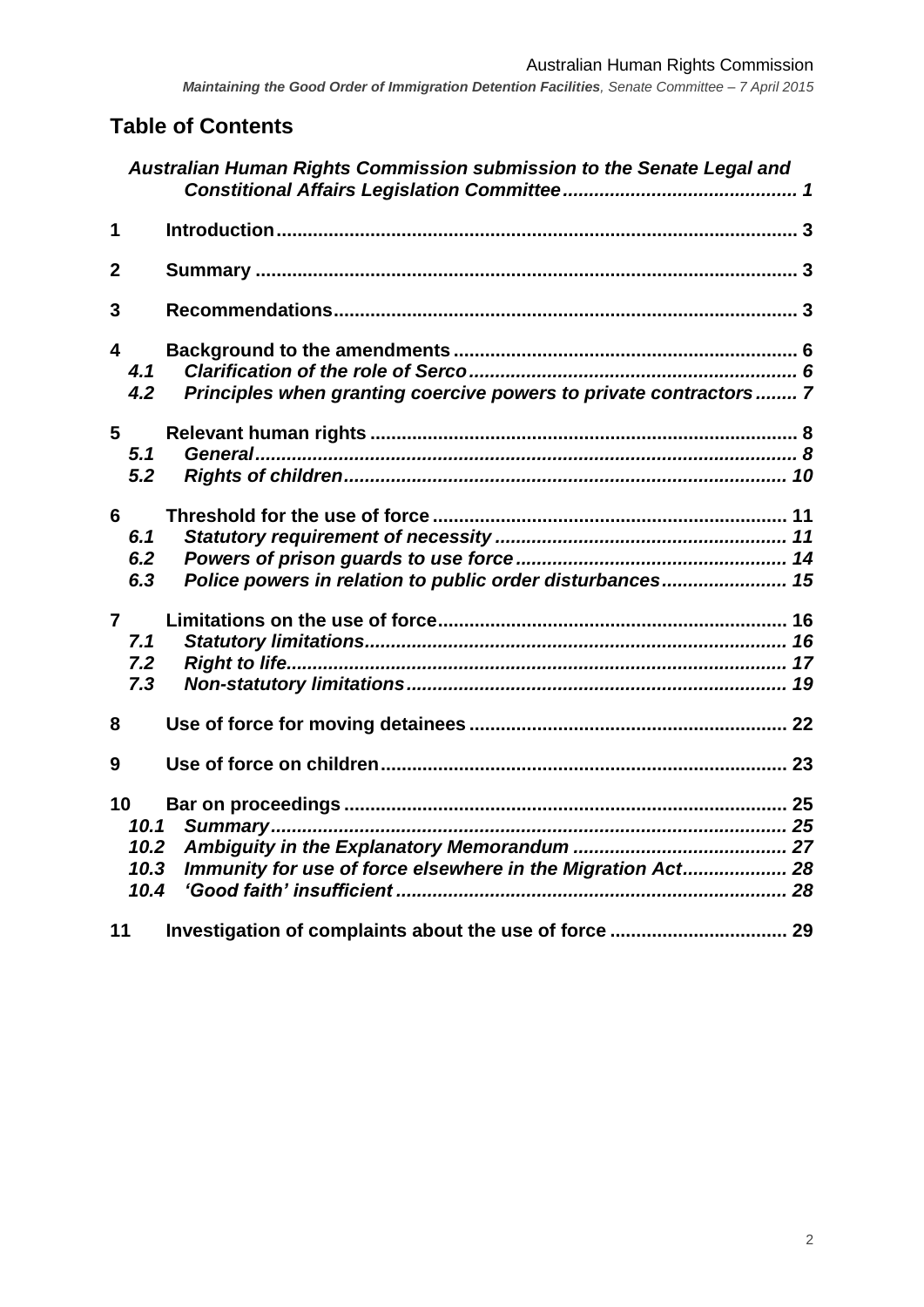# <span id="page-2-0"></span>**1 Introduction**

1. The Australian Human Rights Commission makes this submission to the Senate Legal and Constitutional Affairs Legislation Committee in its Inquiry into the Migration Amendment (Maintaining the Good Order of Immigration Detention Facilities) Bill 2015 (Cth) (Bill) introduced by the Australian Government.

# <span id="page-2-1"></span>**2 Summary**

- 2. The Commission agrees that it is necessary to clarify the scope of the power given to 'authorised officers' within immigration detention facilities, many of whom will be employees of private contractors providing immigration detention services, to use force against detainees.
- 3. The particular environment of immigration detention means that the use of force may occasionally be necessary.
- 4. In setting out the scope of the authority to use force, it will also be necessary to clearly define the limits on the use of force. The kinds of powers proposed to be given to employees of private contractors are powers that are usually reserved to sworn police officers. In determining the limits on the use of force it is important to acknowledge that these private contractors are not police and that they need to be subject to greater levels of control and accountability.
- 5. In particular, the threshold for the use of force should be based on objective criteria of necessity and reasonableness. The limits on the use of force should be contained in the Act rather than in policies and procedures. Specific limits should be included when force is proposed to be used to move detainees within an immigration detention facility and when force is proposed to be used in relation to minors.
- 6. Further, if private contractors use excessive force, both the contractors and the Commonwealth should be legally accountable.
- 7. These principles inform the recommendations made by the Commission in this submission.

## <span id="page-2-2"></span>**3 Recommendations**

8. The Australian Human Rights Commission makes the following recommendations.

#### **Recommendation 1**

The Commission recommends that the opening words of s 197BA(1) be amended to read:

An authorised officer may use such force against any person or thing as is necessary and reasonable to: …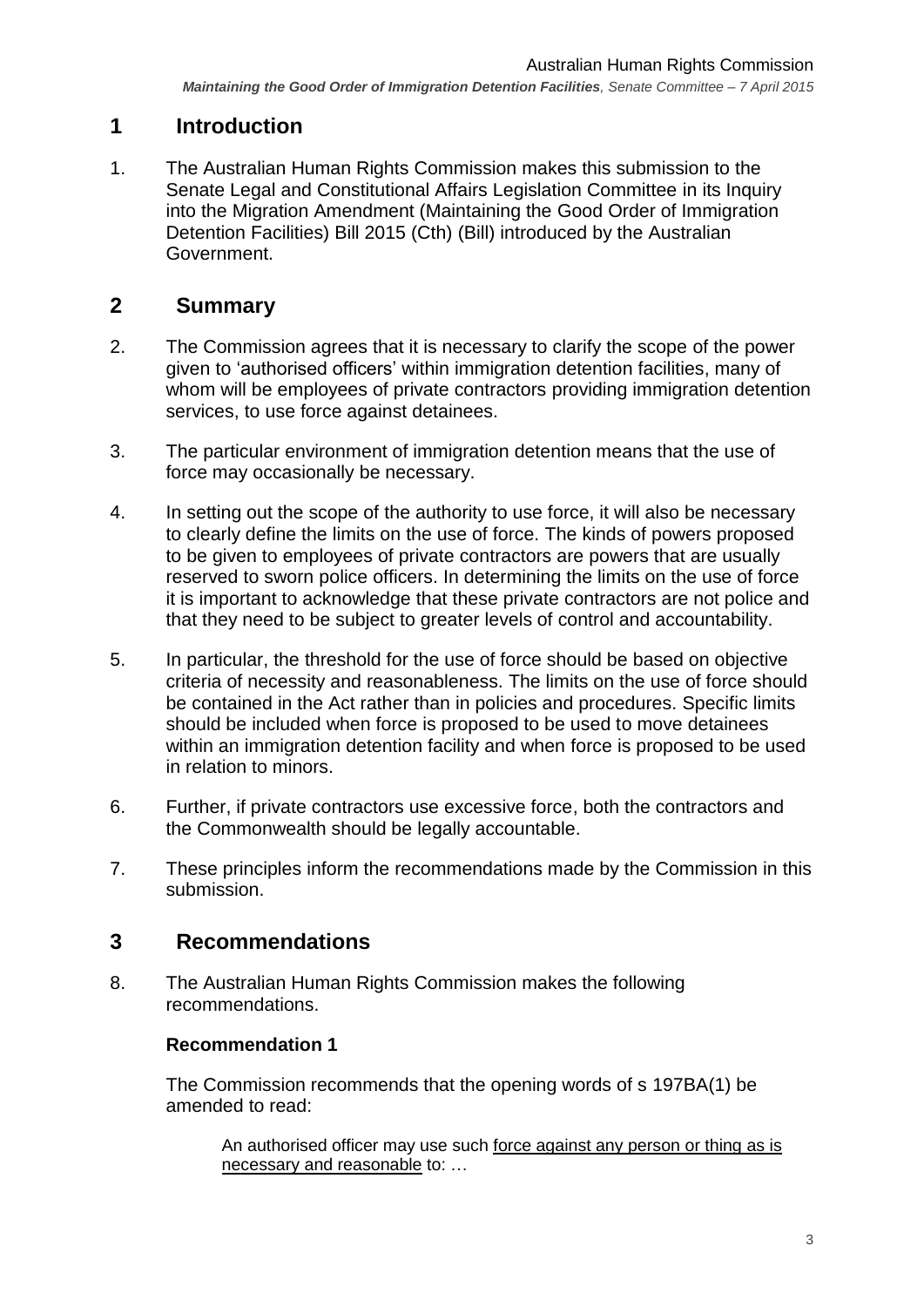#### **Recommendation 2**

The Commission recommends that the opening words of s 197BA(5) be amended to read:

In exercising the power under subsection (1), an authorised officer must not:

(a) subject a person to greater indignity than is necessary and reasonable in the circumstances; …

#### **Recommendation 3**

The Commission recommends that the Committee seek clarification from the Government as to whether it intends to authorise employees of contracted detention service providers to use lethal force and, if so, what controls and limits will be put in place to ensure that the right to life is adequately protected.

#### **Recommendation 4**

The Commission recommends that a new subsection be added after s 197BA(5) in the following form:

In exercising the power under subsection (1), an authorised officer must:

- (a) use force or restraint only as a measure of last resort in light of available alternatives including negotiation and de-escalation;
- (b) use force only for the shortest amount of time necessary;
- (c) not use force in a way that amounts to cruel, inhuman or degrading treatment;
- (d) not use force in a way that amounts to punishment;
- (e) not use excessive force.

*Excessive force* is force beyond that which is reasonably necessary in the circumstances of any particular incident including:

- any force when none is needed
- more force than is needed
- any force or level of force continuing after the necessity for it has ended
- knowingly wrongful use of force.

#### **Recommendation 5**

The Commission recommends that a new subsection be added after s 197BA(2) which clarifies that if an officer intends to use force in order to move a detainee within an immigration detention facility, this must be preceded by a request to the detainee to move (with the assistance of an interpreter if required), a reasonable opportunity being given to the detainee to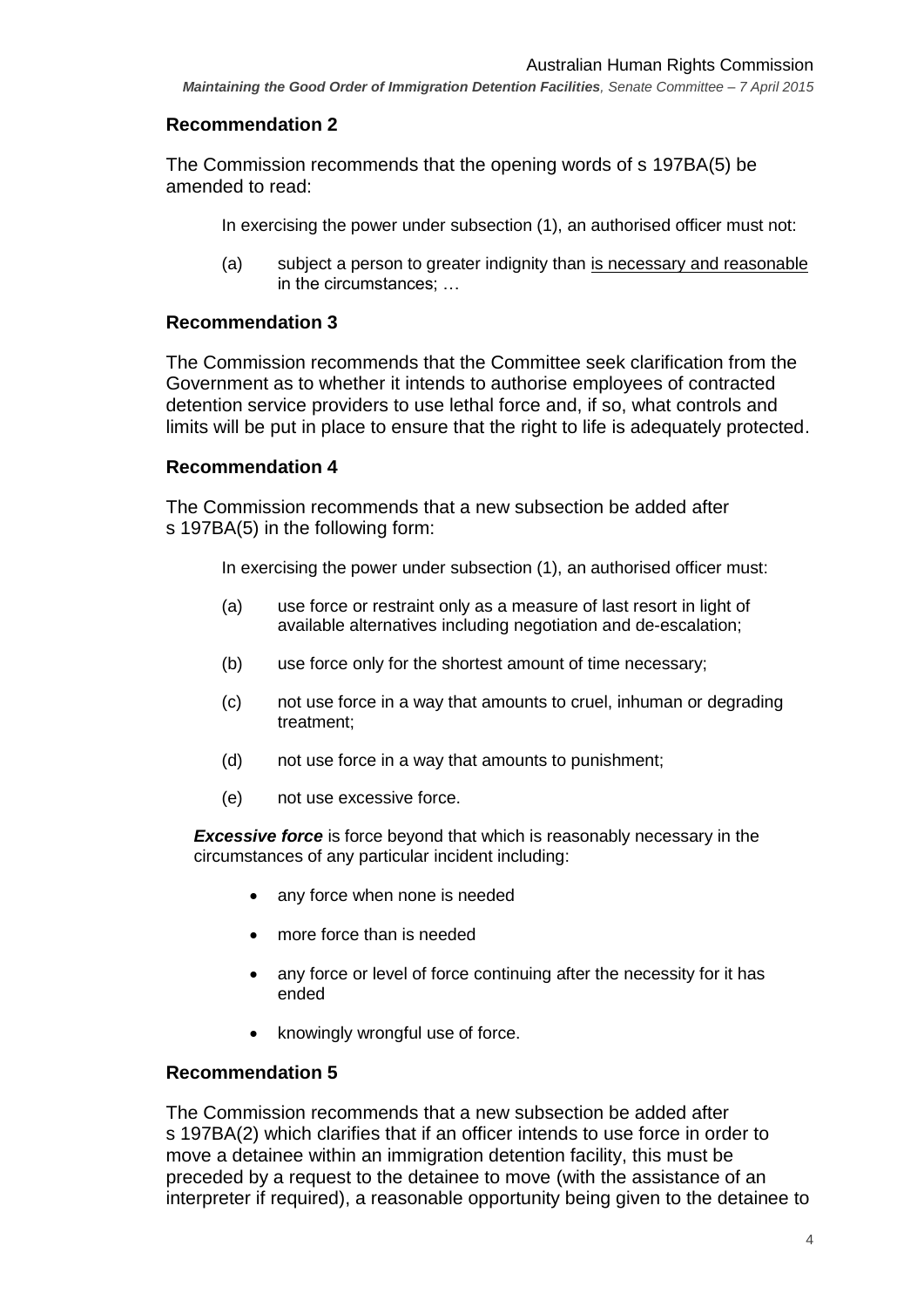move voluntarily, and all reasonable alternatives to the use of force being exhausted prior to force being used to move a detainee.

### **Recommendation 6**

The Commission recommends that new provisions be added after s 197BA(5) dealing with the limitations on the use of force in relation to children. The amendments in this recommendation assume that the amendments in recommendation 4 (dealing with limitations more generally) have been accepted. The new provisions should provide that an authorised officer must not exercise the power under subsection (1) to use force in relation to a minor unless:

- all alternatives to the use of force including negotiation and deescalation techniques have been attempted and have failed;
- where possible, the proposed use of force has been raised with the minor's parent or guardian and the parent or guardian has been given sufficient opportunity to both speak with the minor and to make submissions to the authorised officer about the use of force;
- authorisation for the particular use of force has been sought and obtained from the director of the facility;
- where it is not possible to discuss the proposed use of force with the minor's parent or guardian in advance, force is only used where there is an unacceptable risk of escape or immediate harm to the child or others.

## **Recommendation 7**

The Commission recommends that:

(a) Section 197BF(1) be amended to read:

No proceedings may be instituted or continued in any court against an authorised officer in relation to an exercise of power under section 197BA if the power was exercised in good faith and the use of force did not exceed what was authorised by that section.

(b) Section 197BF(4) be deleted.

#### **Recommendation 8**

The Commission recommends that a new subsection be added after s 197BB(4) in the following form:

The Secretary must notify the Ombudsman in writing of the receipt of the complaint.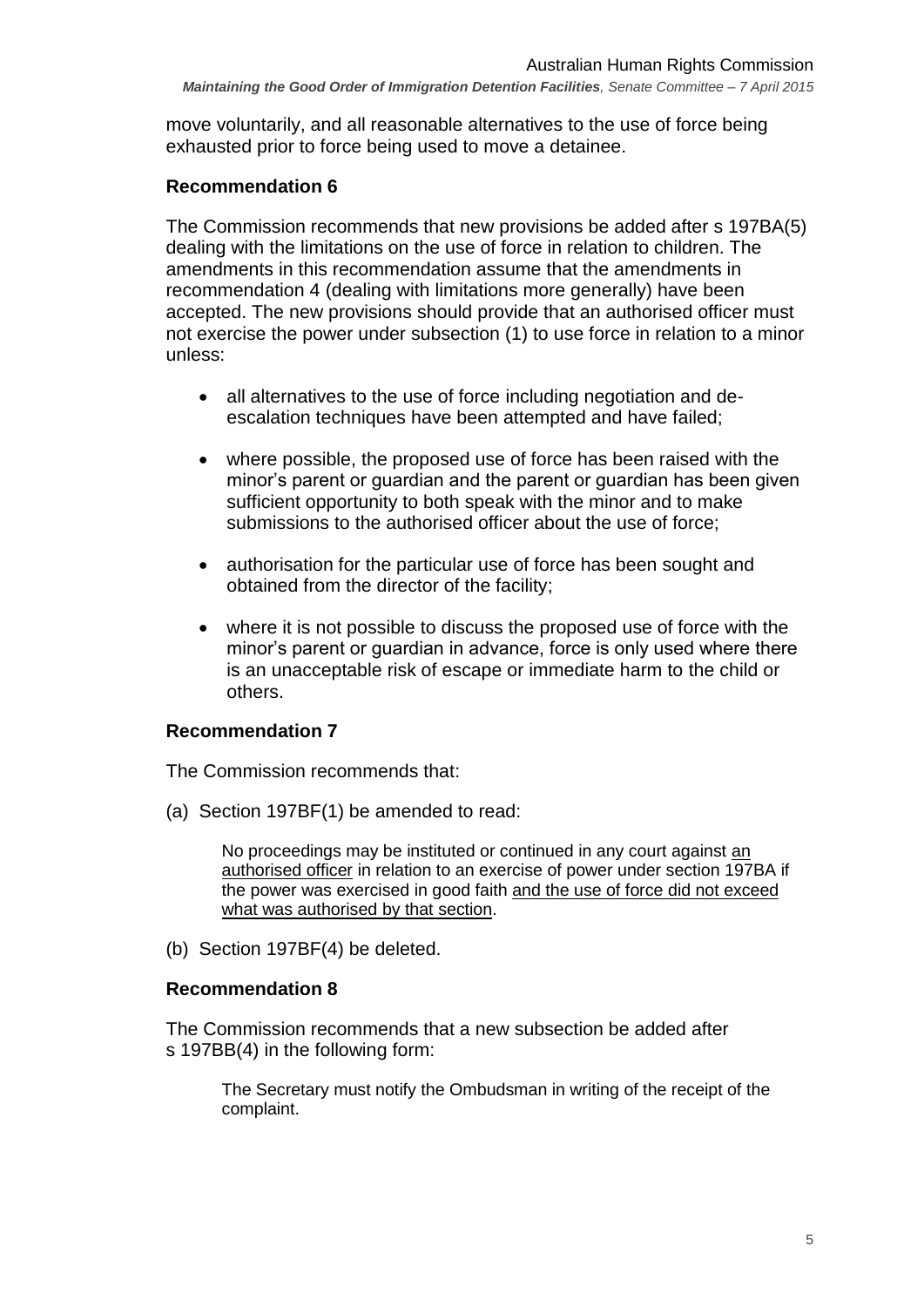### **Recommendation 9**

The Commission recommends that the Commonwealth Ombudsman be given the power and necessary resources to review the administration of the Secretary's investigation of complaints under s 197BC as required and to report to Parliament on an annual basis about the comprehensiveness and adequacy of the processes used by the Secretary.

## <span id="page-5-0"></span>**4 Background to the amendments**

# <span id="page-5-1"></span>*4.1 Clarification of the role of Serco*

- 9. Since November 1997, the provision of detention services has been outsourced by the Department of Immigration and Border Protection and its predecessors (the department) to private organisations.<sup>1</sup> At present, the detention service provider is Serco Australia Pty Ltd (Serco). It appears that officers authorised for the purposes of s 197BA will be predominantly, if not solely, officers of Serco.
- 10. Serco has responsibilities for security in immigration detention centres pursuant to its contract with the department. At the time of the Hawke-Williams Report, section 2.2.4 of the Statement of Work in this contract provided that Serco 'must deliver structured Security Services in each Centre that are consistent with Immigration Detention, enable the Service Provider to manage routine events in the Centre and respond promptly and flexibly to any Incident'.<sup>2</sup>
- 11. The Hawke-Williams Report dealt with riots at Christmas Island Immigration Detention Centre in March 2011 and Villawood Immigration Detention Centre in April 2011. In relation to the incident on Christmas Island, order was restored after control of the incident was handed over to the Australian Federal Police (AFP). The incident at Villawood required participation by officers from both the AFP and the New South Wales Police Force.
- 12. In his second reading speech for the Bill, the Hon Peter Dutton MP, Minister for Immigration and Border Protection, said that the proposed amendments arose from the incidents which were the subject of the Hawke-Williams Report. In particular, the Minister drew attention to recommendation 15 which was in the following terms:

It is recommended that DIAC articulate more clearly the responsibility of public order management so that an agreed position is established with DIAC, Serco, the AFP and other police forces.<sup>3</sup>

- 13. The amendments proposed in this Bill are aimed at providing Serco with 'the tools needed to provide the first line of response and ensure the operation of the immigration detention network remains viable' when faced with public order disturbances in immigration detention facilities.<sup>4</sup>
- 14. In making its recommendations about the respective scope of responsibility to use force in the context of a critical incident, the Hawke-Williams Report drew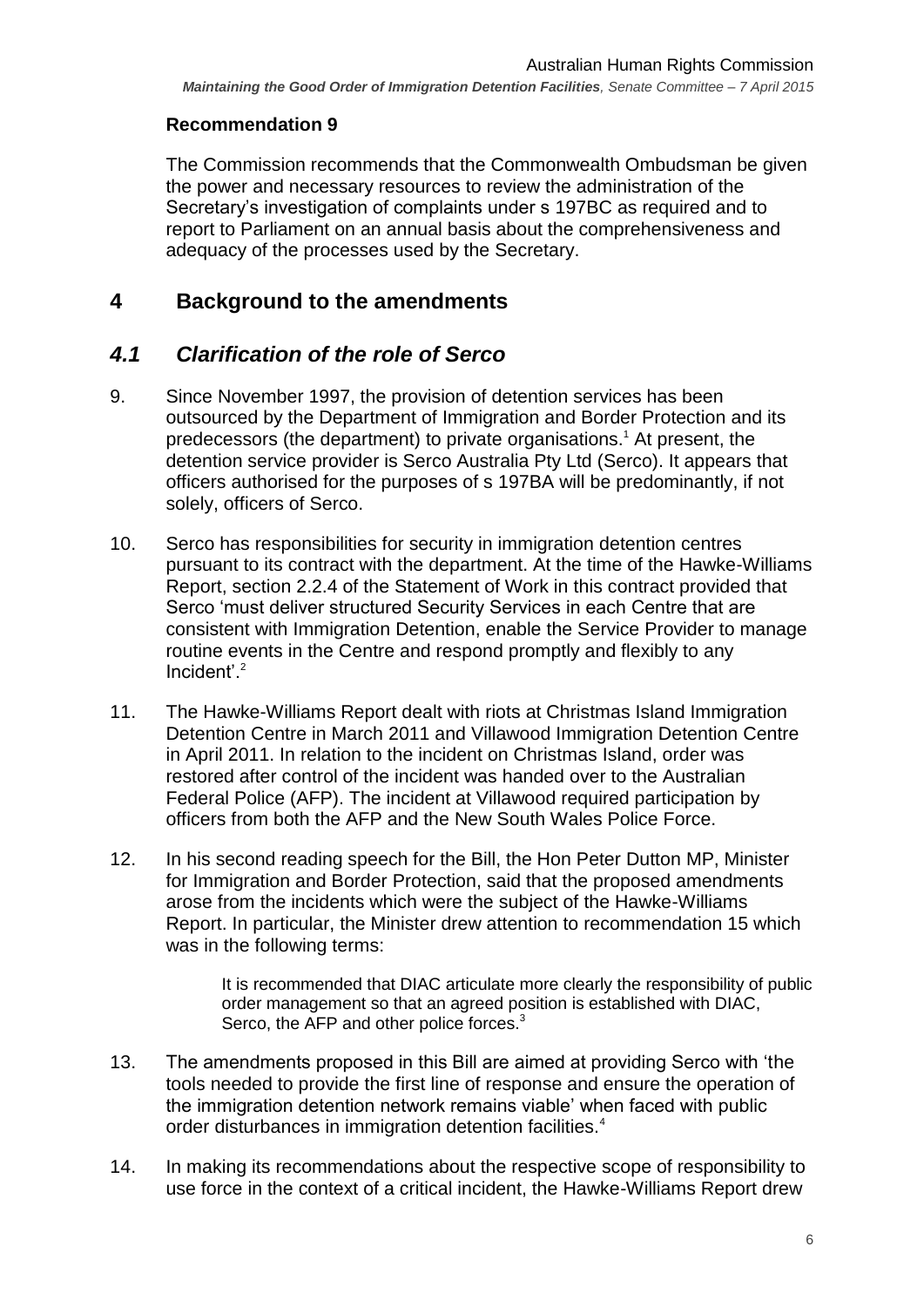a distinction between the kinds of roles to be performed by police and the kinds of roles to be performed by private contractors. It said that given the inherent risks involved, 'the issue of legislative authority and appropriate controls is an important one'. In particular:

For critical incidents, the AFP or State and Territory police are best placed to fulfil this role, depending on the jurisdiction of the incident. For less critical incidents, Serco also has a role, but both the dividing line between the two, and the contractual responsibilities on Serco for providing good order capability, require clarification.<sup>5</sup>

- 15. The Hawke-Williams Report did not say that it was necessary that Serco be given greater powers to use force.
- 16. Following the Hawke-Williams Report, there was a Joint Select Committee Inquiry into Australia's Immigration Detention Network. Serco made a submission to this inquiry in which it said:

There are currently, and appropriately, strict limits on the obligations and powers of private sector detention centre operators in relation to the management and control of detention centres, particularly regarding the use of force in the context of responding to riots and other serious disturbances. Serco believes that additional clarity is required to ensure that the precise limits on those obligations and powers are well understood. The Act does not directly address this matter. No regulations or other legislative instruments have been implemented to govern the responsibilities and powers of persons who operate detention centres. As a consequence, there is insufficient clarity for detention centre operators around the limits on their obligations and powers in relation to use of force, to ensure the good order and control of immigration detention facilities.<sup>6</sup>

- 17. Serco recommended that the scope of its own role could be clarified in two ways.
- 18. First, Serco recommended that regulations be made under s 273 of the Migration Act setting out the powers and limits on the obligations of 'authorised officers' to use force in immigration detention facilities. The present Bill seeks to do this, albeit in the body of the Migration Act rather than by way of regulation.
- 19. Secondly, Serco recommended the implementation of final and binding interagency co-operation and communication protocols between Serco, the department, the AFP and relevant state or territory local police. This was also the subject of a number of recommendations in the Hawke-Williams Report (see in particular recommendations 2-5). These recommendations were agreed to by the Government<sup>7</sup> and steps were taken towards implementing them.<sup>8</sup>

## <span id="page-6-0"></span>*4.2 Principles when granting coercive powers to private contractors*

20. The powers granted to authorised officers under s 197BA are coercive powers of the most serious kind, authorising the use of force.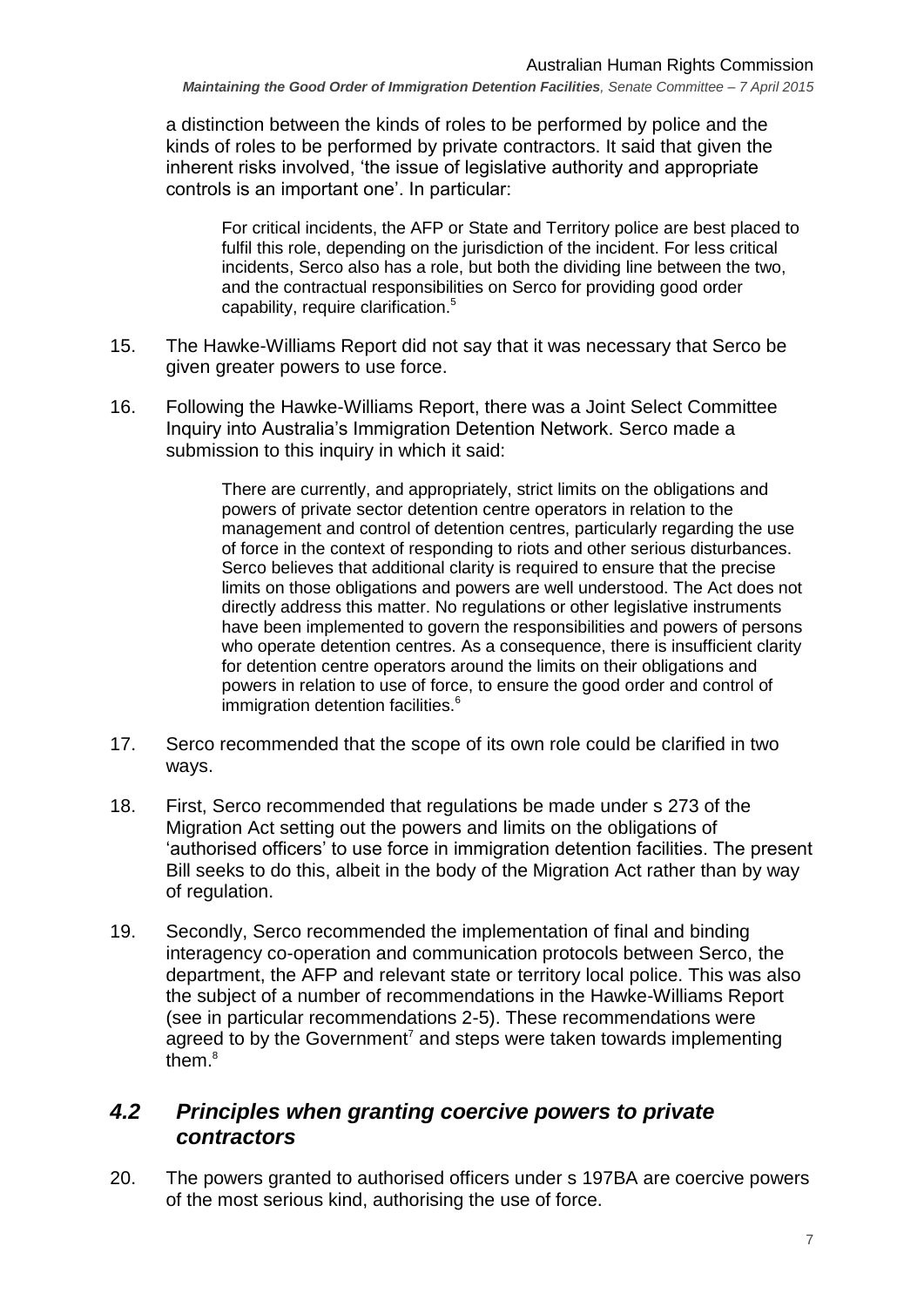- 21. The Attorney-General's Department has produced *A Guide to Framing Commonwealth Offences, Infringement Notices and Enforcement Powers* to assist officers in Australian Government departments to frame criminal offences, infringement notices, and enforcement provisions that are intended to become part of Commonwealth law. 9 This guide contains principles that should be applied when developing new coercive powers. These principles include the following:
	- a. new coercive powers should contain equivalent limitations and safeguards to those in the *Crimes Act 1914* (Cth) (Crimes Act);<sup>10</sup>
	- b. coercive powers should generally be contained in an Act, rather than in subordinate legislation;<sup>11</sup>
	- c. if persons other than police officers are granted coercive powers under Commonwealth legislation, there must be proper accountability for the exercise of those powers.<sup>12</sup>

# <span id="page-7-0"></span>**5 Relevant human rights**

## <span id="page-7-1"></span>*5.1 General*

22. From the perspective of the people who may be subjected to the use of force in proposed s 197BA, the most relevant human right to be considered is the right in article 10(1) of the *International Covenant on Civil and Political Rights*  $(ICCPR)$ ,<sup>13</sup> which provides that:

> All persons deprived of their liberty shall be treated with humanity and with respect for the inherent dignity of the human person.

- 23. Article 10(1) imposes a positive obligation on State parties to take actions to prevent inhumane treatment of detained persons. The article recognises that people deprived of their liberty are a particularly vulnerable group who are entitled to special protection. However, establishing a breach of article 10 requires something more than the mere fact of deprivation of liberty.<sup>14</sup>
- 24. The content of article 10(1) has been developed with the assistance of a number of United Nations instruments that articulate minimum international standards in relation to people deprived of their liberty, including:
	- a. the *Standard Minimum Rules for the Treatment of Prisoners* (Standard Minimum Rules);<sup>15</sup> and
	- b. the *Body of Principles for the Protection of all Persons under Any Form of Detention* (Body of Principles). 16
- 25. The United Nations Human Rights Committee has invited States Parties to indicate in their reports the extent to which they are applying the Standard Minimum Rules and the Body of Principles.<sup>17</sup> At least some of these principles have been determined to be minimum standards regarding the conditions of detention that must be observed regardless of a State Party's level of development. 18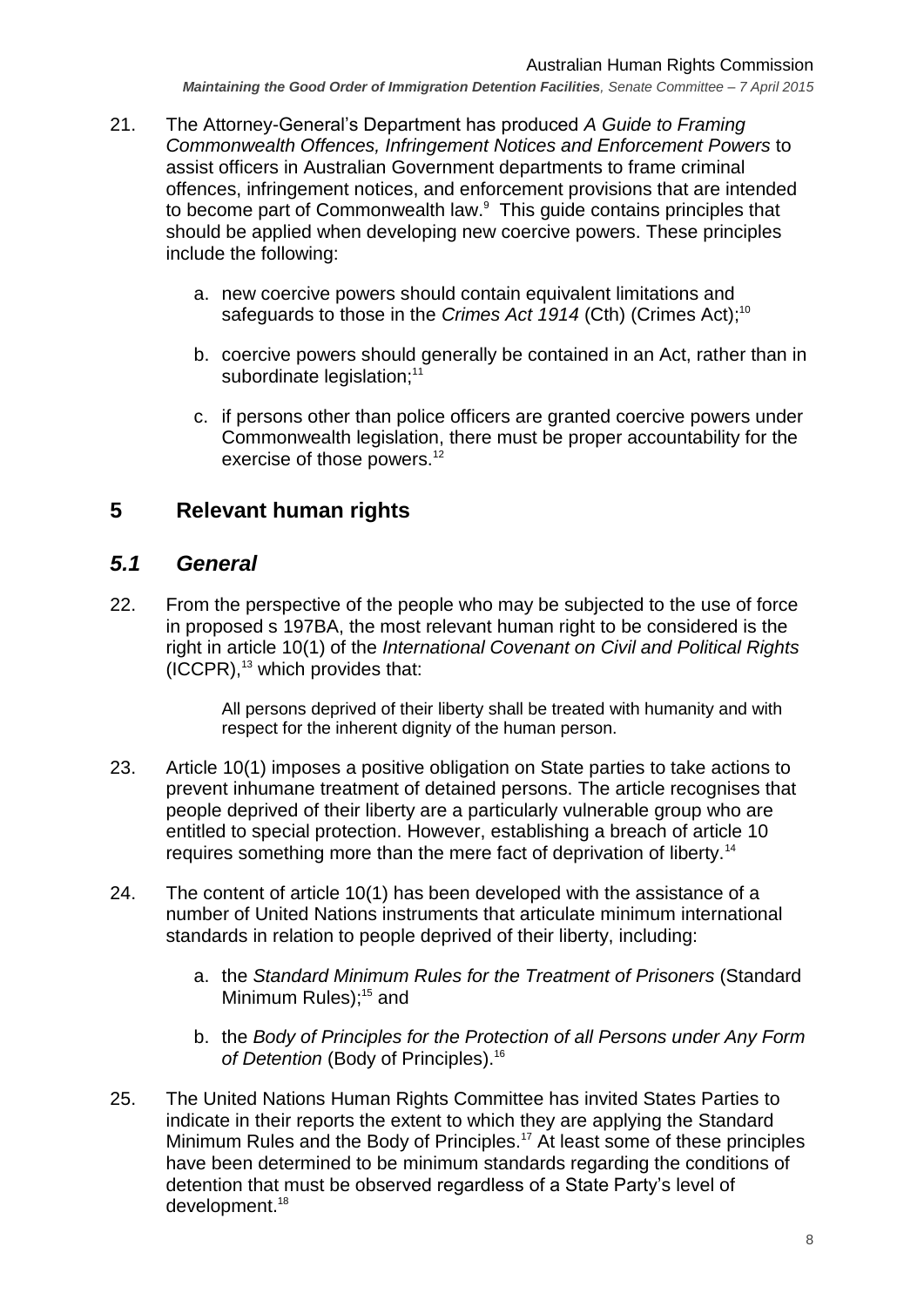26. Rule 54(1) of the Standard Minimum Rules provides:

Officers of the institutions shall not, in their relations with the prisoners, use force except in self-defence or in cases of attempted escape, or active or passive physical resistance to an order based on law or regulations. Officers who have recourse to force must use no more than is strictly necessary and must report the incident immediately to the director of the institution.

- 27. This rule provides limits on the circumstances in which force may be used, and limits the use of force in those circumstances to what is necessary.
- 28. Clearly a person's treatment in detention should not contravene the prohibition in article 7 of the ICCPR on torture or cruel, inhuman or degrading treatment or punishment. This prohibition is absolute and non-derogable.
- 29. In the case of *Wilson v Philippines*, the United Nations Human Rights Committee found a breach of article 7 of the ICCPR where a prisoner was treated violently in detention:

The Committee considers that the conditions of detention described, as well as the violent and abusive behaviour both of certain prison guards and of other inmates, as apparently acquiesced in by the prison authorities, are seriously in violation of the author's right, as a prisoner, to be treated with humanity and with respect for his inherent dignity, in violation of article 10, paragraph 1. As at least some of the acts of violence against the author were committed either by the prison guards, upon their instigation or with their acquiescence, there was also a violation of article 7.<sup>19</sup>

- 30. States have a responsibility to ensure that the rights guaranteed in articles 7 and 10 of the ICCPR are accorded to detainees in privately run detention facilities.<sup>20</sup>
- 31. In some cases, the Commission has found that complaints made by detainees in immigration detention about the use of force by detention service providers amounted to a breach of their human rights.

#### **Case study 1**

A detainee was grabbed by the throat by an officer of GSL (Australia) Pty Ltd, the then detention service provider at Villawood Immigration Detention Centre, and had his head forced back against a wall. The officer then used force to subject the detainee to an unauthorised strip search. The Commission found that this conduct was in breach of articles 7 and 10 of the ICCPR.<sup>21</sup>

32. As the Government acknowledges in the Bill's Statement of Compatibility with Human Rights, because the Bill relates to using force it also potentially engages the right to life in article 6(1) of the ICCPR. This article provides that:

> Every human being has the inherent right to life. This right shall be protected by law. No one shall be arbitrarily deprived of his life.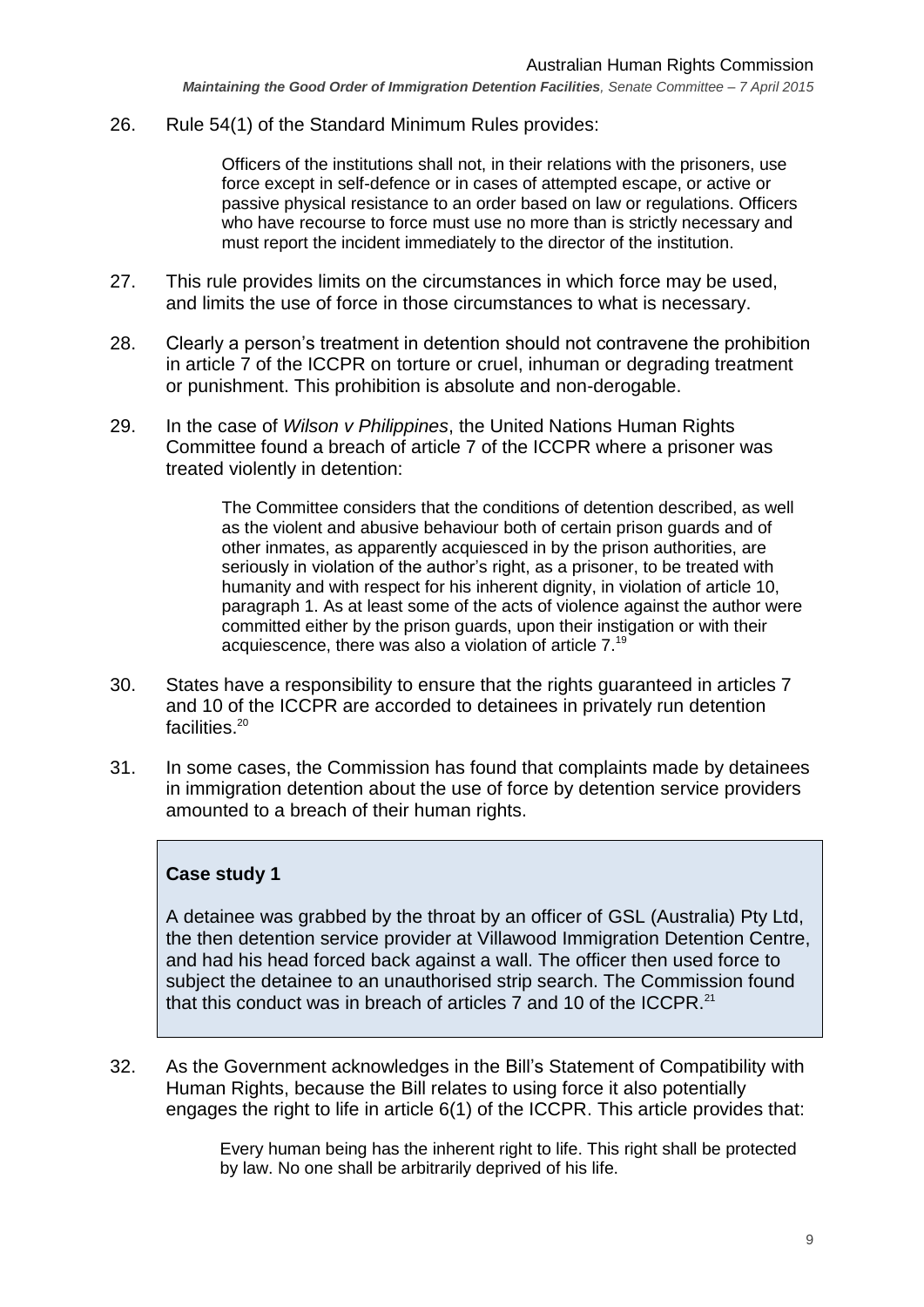# <span id="page-9-0"></span>*5.2 Rights of children*

- 33. There are equivalent rights accorded to children under the *Convention on the Rights of the Child* (CRC).<sup>22</sup> However, it is important to bear in mind that children are entitled to special protection give their greater vulnerability to a breach of their rights. Additional care should be taken when considering authorisation for the use of force against children.
- 34. The wording in article 10(1) of the ICCPR is replicated in article 37(c) of the CRC, which provides that:

Every child deprived of liberty shall be treated with humanity and respect for the inherent dignity of the human person, and in a manner which takes into account the needs of persons of his or her age.

- 35. Similarly, the wording in article 7 of the ICCPR is replicated in article 37(a) of the CRC.
- 36. Further, article 19 provides:

States Parties shall take all appropriate legislative, administrative, social and educational measures to protect the child from all forms of physical or mental violence, injury or abuse, neglect or negligent treatment, maltreatment or exploitation, including sexual abuse, while in the care of parent(s), legal guardian(s) or any other person who has the care of the child.

- 37. The *United Nations Rules for the Protection of Juveniles Deprived of their Liberty* (JDL Rules) provide some guidance on the use of force within a detention environment.<sup>23</sup> The use of force on children should only be used in exceptional circumstances, where all other 'control methods' have been exhausted and failed. Use of force should not cause humiliation or degradation and should be used only for the shortest possible period of time. Any use of force should be used only under the order of the director of the facility and be subject to higher review.<sup>24</sup>
- 38. The United Nations Committee on the Rights of the Child has said that restraint or force can be used on a child only when the child poses an imminent threat of injury to him or herself or others, and only when all other means of control have been exhausted.<sup>25</sup>
- 39. The Commission has found that complaints made on behalf of children about the use of force by detention service providers amounted to a breach of their human rights.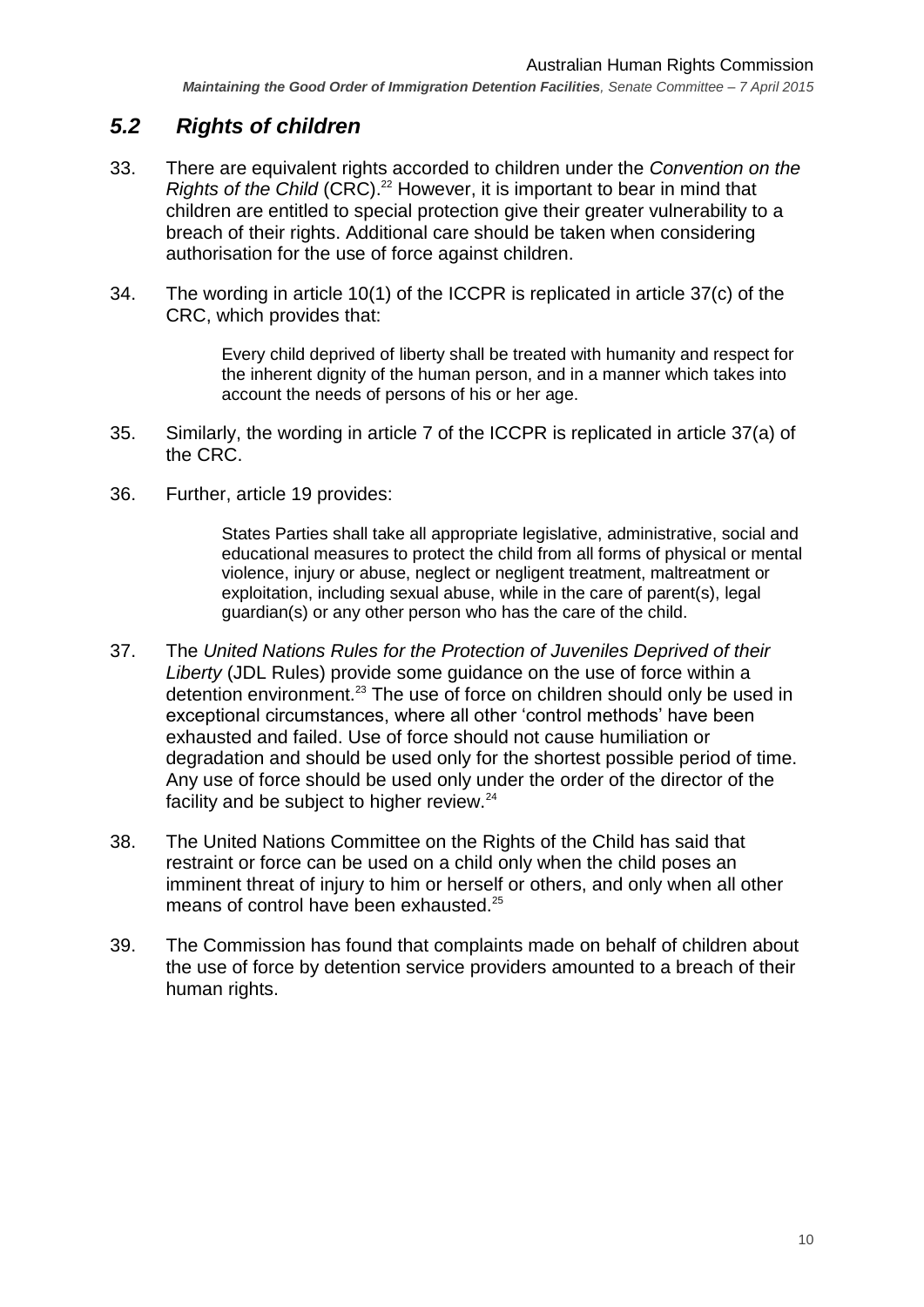## **Case study 2**

A seven year old boy detained at Woomera Immigration Reception and Processing Centre was struck across the legs with a baton by an officer of Australasian Correctional Management Pty Ltd, the then detention services provider there. This occurred during a riot at the centre and while the boy was being carried by his mother. The Commission found that the act of striking the child with a baton was in breach of articles 37(a) and (c) of the CRC and articles 7 and 10 of the ICCPR. 26

## **Case study 3**

A twelve year old boy detained at Woomera Immigration Reception and Processing Centre sustained a slight lump to the right side of his head and complained of pain to his face and wrists after being forcibly transferred by Australasian Correctional Management officers from Woomera Immigration Detention Centre to Baxter Immigration Detention Centre. The Commission found that the use of force against the child was more than strictly necessary in the circumstances and, accordingly, constituted a breach of article 10(1) of the ICCPR. 27

# <span id="page-10-0"></span>**6 Threshold for the use of force**

# <span id="page-10-1"></span>*6.1 Statutory requirement of necessity*

- 40. The first aspect of the Bill to consider is the threshold for the use of force. The Commission is concerned that the threshold given to Serco officers will be lower than the threshold that applies to sworn officers of the AFP when they are exercising powers under the Crimes Act.
- <span id="page-10-2"></span>41. The threshold for the use of force when making an arrest under the Crimes Act is set out in s 3ZC. The whole section provides:
	- (1) A person must not, in the course of arresting another person for an offence, use more force, or subject the other person to greater indignity, than is necessary and reasonable to make the arrest or to prevent the escape of the other person after the arrest.
	- (2) Without limiting the operation of subsection (1), a constable must not, in the course of arresting a person for an offence:
		- (a) do anything that is likely to cause the death of, or grievous bodily harm to, the person unless the constable believes on reasonable grounds that doing that thing is necessary to protect life or to prevent serious injury to another person (including the constable); or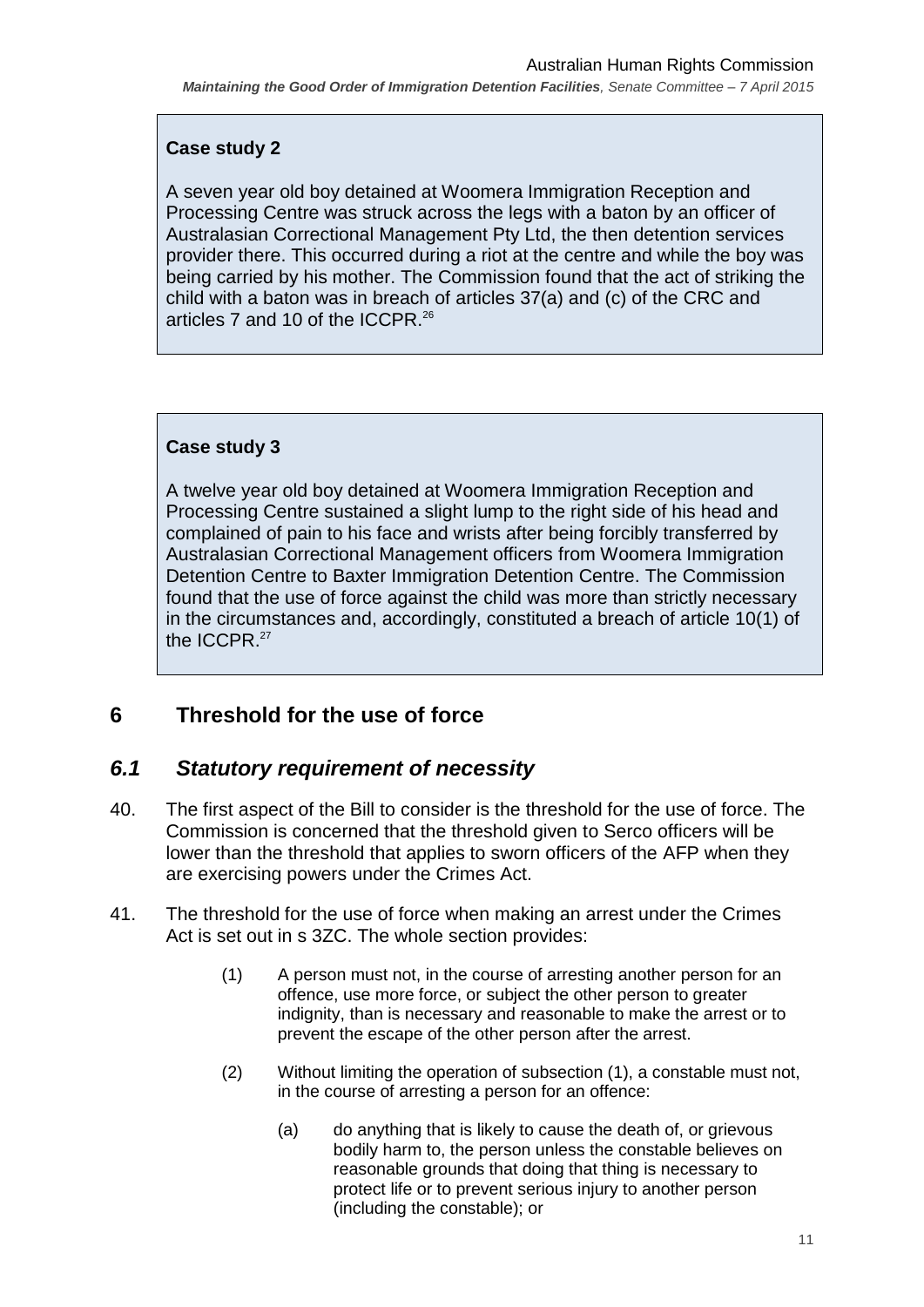- (b) if the person is attempting to escape arrest by fleeing—do such a thing unless:
	- (i) the constable believes on reasonable grounds that doing that thing is necessary to protect life or to prevent serious injury to another person (including the constable); and
	- (ii) the person has, if practicable, been called on to surrender and the constable believes on reasonable grounds that the person cannot be apprehended in any other manner.
- 42. A substantially similar provision is contained in s 14B of the *Australian Federal Police Act 1979* (Cth) (AFP Act). Note also the directions in relation to the use of force contained in the Commissioner's Order on operational safety, referred to as CO3, made under ss 37 and 38 of the AFP Act.<sup>28</sup> AFP officers must comply with those orders.<sup>29</sup>
- 43. The test in s 3ZC(1) of the Crimes Act is an objective one. The use of force in making an arrest must be no more than is 'necessary and reasonable' in the circumstances. (Note that section [7.1](#page-15-1) below deals with the equivalent provision in the Bill to the limitation in s 3ZC(2).) The objective test in s 3ZC(1) is consistent with the test for the use of force in other parts of the Crimes Act.
- 44. For example, under the Crimes Act the use of force must be no more than is 'necessary and reasonable' when: executing a warrant (s 3G), searching a conveyance without a warrant in emergency situations (s 3U(d)), stopping and searching a person (s 3UD(4)), entering premises without a warrant in emergency situations (s 3UEA(6)), entering premises under a warrant to arrest a person (s 3ZB(1) and (2)), conducting a strip search at a police station (s 3ZH(7)), taking fingerprints, recordings, samples of handwriting or photographs (s 3ZJ(4)), carrying out a prescribed age determination procedure (s 3ZQI) and executing a delayed notification search warrant (s 3ZZCD(1)).
- 45. In a similar way, the thresholds for the use of force that are currently found in the *Migration Act 1958* (Cth) (Migration Act) are based on objective criteria. For example, in a number of contexts the Migration Act provides that the use of force be:
	- a. 'reasonably necessary'<sup>30</sup>
	- b. 'necessary and reasonable<sup>'31</sup>
	- c. 'necessary'<sup>32</sup> or
	- d. 'such reasonable force as is necessary'.<sup>33</sup>
- 46. In each of these contexts, there is an objective requirement that the force used must have been necessary (or reasonably necessary).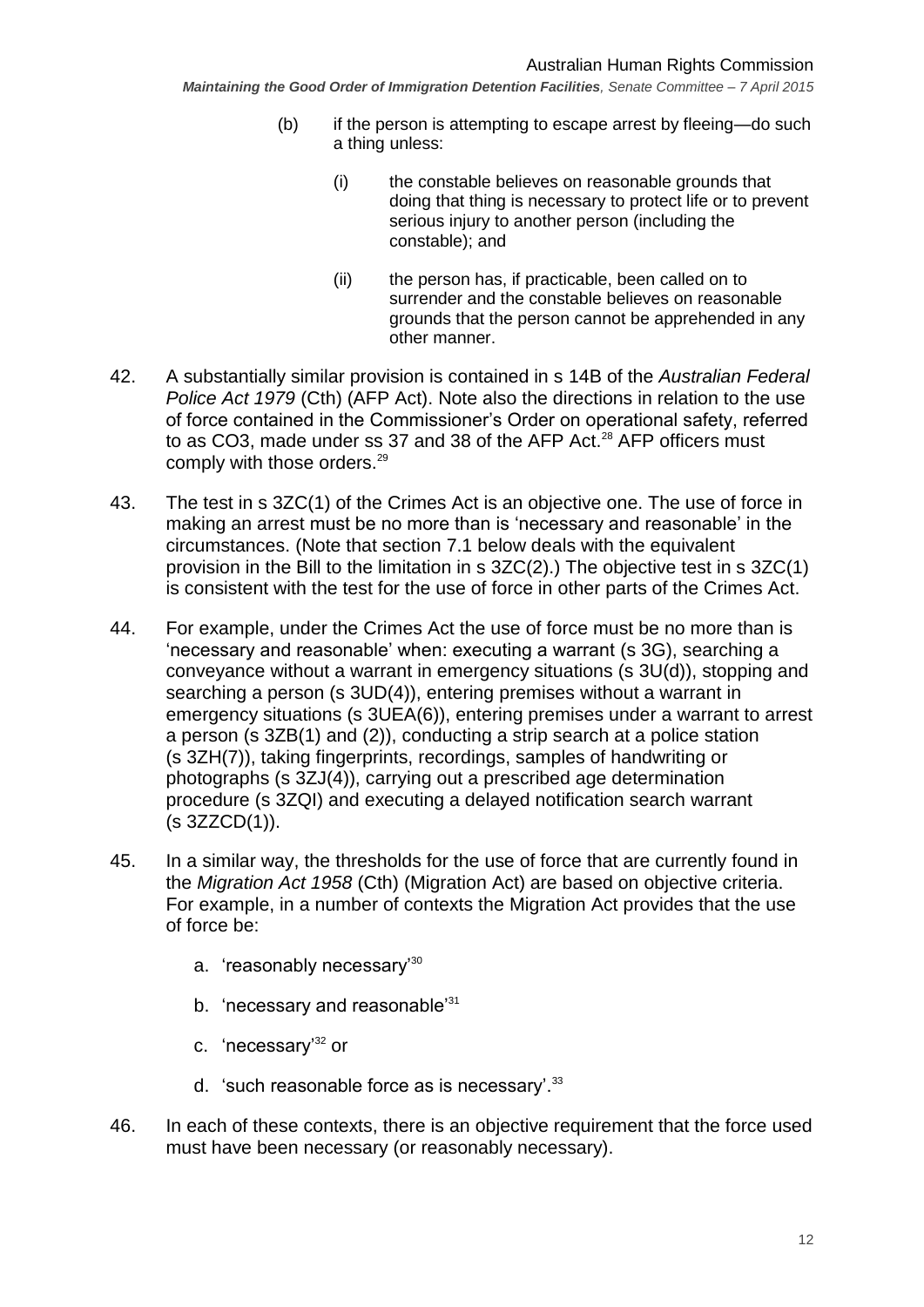47. An objective requirement of necessity would also be consistent with departmental policy. Chapter 8 of the department's Detention Services Manual sets out the department's policy which allows for the use of reasonable force in immigration detention. The Manual provides that:

> Reasonable force is the minimum amount of force, and no more, necessary to achieve legislative outcomes and/or ensure the safety of all persons in immigration detention, staff and property. The use of force is considered to be reasonable if it is objectively justifiable and proportionate to the risk faced. $34$

- 48. The Bill proposes to introduce a hybrid test for determining whether the use of force is appropriate. Section 197BA(1) provides:
	- (1) An authorised officer may use such reasonable force against any person or thing, as the authorised officer reasonably believes is necessary, to:
		- (a) protect the life, health or safety of any person (including the authorised officer) in an immigration detention facility; or
		- (b) maintain the good order, peace or security of an immigration detention facility.
- 49. The section permits an authorised officer to use 'such reasonable force … as the authorised officer reasonably believes is necessary'. This includes both objective elements and a subjective element.
- 50. One objective element is that the force used must be 'reasonable'. Whether or not the force used exceeds this threshold is a question of fact.
- 51. The subjective element is that the authorised officer must believe that the use of force is necessary. What an officer believes to be necessary is subjective. The belief must be based on reasonable grounds.
- 52. As noted above, the Guidelines issued by the Attorney-General's Department provide that new coercive powers should contain equivalent limitations and safeguards to those in the Crimes Act. In the Commission's view, employees of private detention service providers should not be given a greater discretion to use force than sworn police officers are given when they are exercising powers granted under the Crimes Act. Accordingly, there should be an objective limit of necessity and reasonableness to the power to use force.

#### **Recommendation 1**

53. The Commission recommends that the opening words of s 197BA(1) be amended to read:

> An authorised officer may use such force against any person or thing as is necessary and reasonable to: …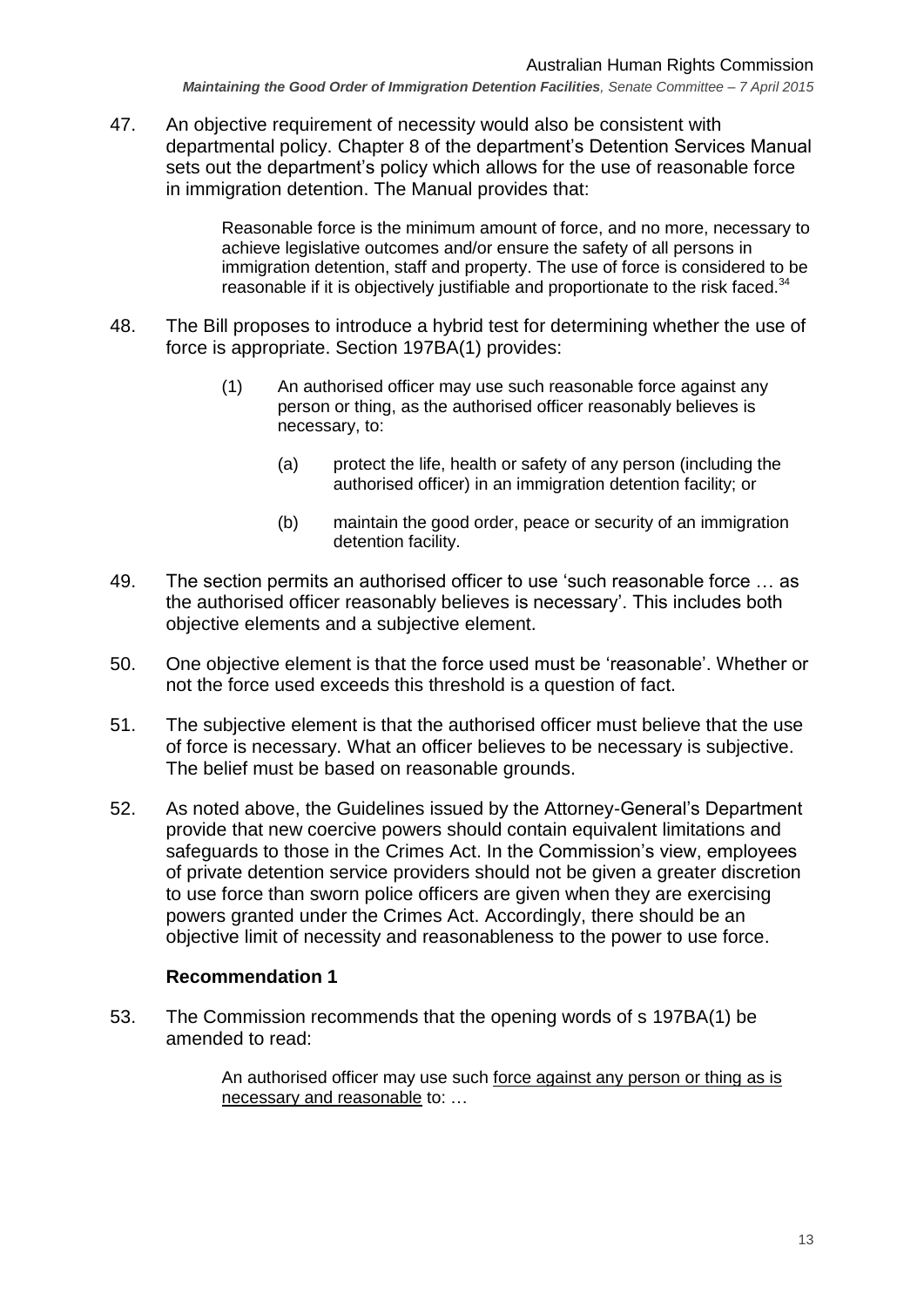## <span id="page-13-0"></span>*6.2 Powers of prison guards to use force*

- 54. Immigration detention is administrative detention and differs in character from imprisonment for an offence.
- 55. Nevertheless, when considering the appropriate threshold and limits on the use of force in immigration detention facilities, it is useful to consider the restrictions placed on correctional officers when using force against inmates of prisons. For the purposes of this submission, the Commission has limited its consideration to the situation in New South Wales.
- 56. Section 79(s) of the *Crimes (Administration of Sentences) Act 1999* (NSW) permits the making of regulations with respect to the circumstances in which a correctional officer may use force against an inmate. Such regulations are contained in the Crimes (Administration of Sentences) Regulation 2014. They establish an objective test of what is 'reasonably necessary in the circumstances'. The regulations also set out with greater specificity than proposed s 197BA(1) the situations in which a correctional officer may have recourse to the use of force.
- 57. Regulation 131 provides:

#### **131 Use of force in dealing with inmates**

- (1) In dealing with an inmate, a correctional officer may use no more force than is reasonably necessary in the circumstances, and the infliction of injury on the inmate is to be avoided if at all possible.
- (2) The nature and extent of the force that may be used in relation to an inmate are to be dictated by circumstances, but must not exceed the force that is necessary for control and protection, having due regard to the personal safety of correctional officers and others.
- (3) If an inmate is satisfactorily restrained, the only force that may be used against the inmate is the force that is necessary to maintain that restraint.
- (4) Subject to subclauses (1)-(3), a correctional officer may have recourse to force for the following purposes:
	- (a) to search, if necessary, an inmate or to seize a dangerous or harmful article,
	- (b) to prevent the escape of an inmate,
	- (c) to prevent an unlawful attempt to enter a correctional centre by force or to free an inmate,
	- (d) to defend himself or herself if attacked or threatened with attack, but only if the officer cannot otherwise protect himself or herself from harm,
	- (e) to protect other persons (including correctional officers, departmental officers, inmates and members of the public) from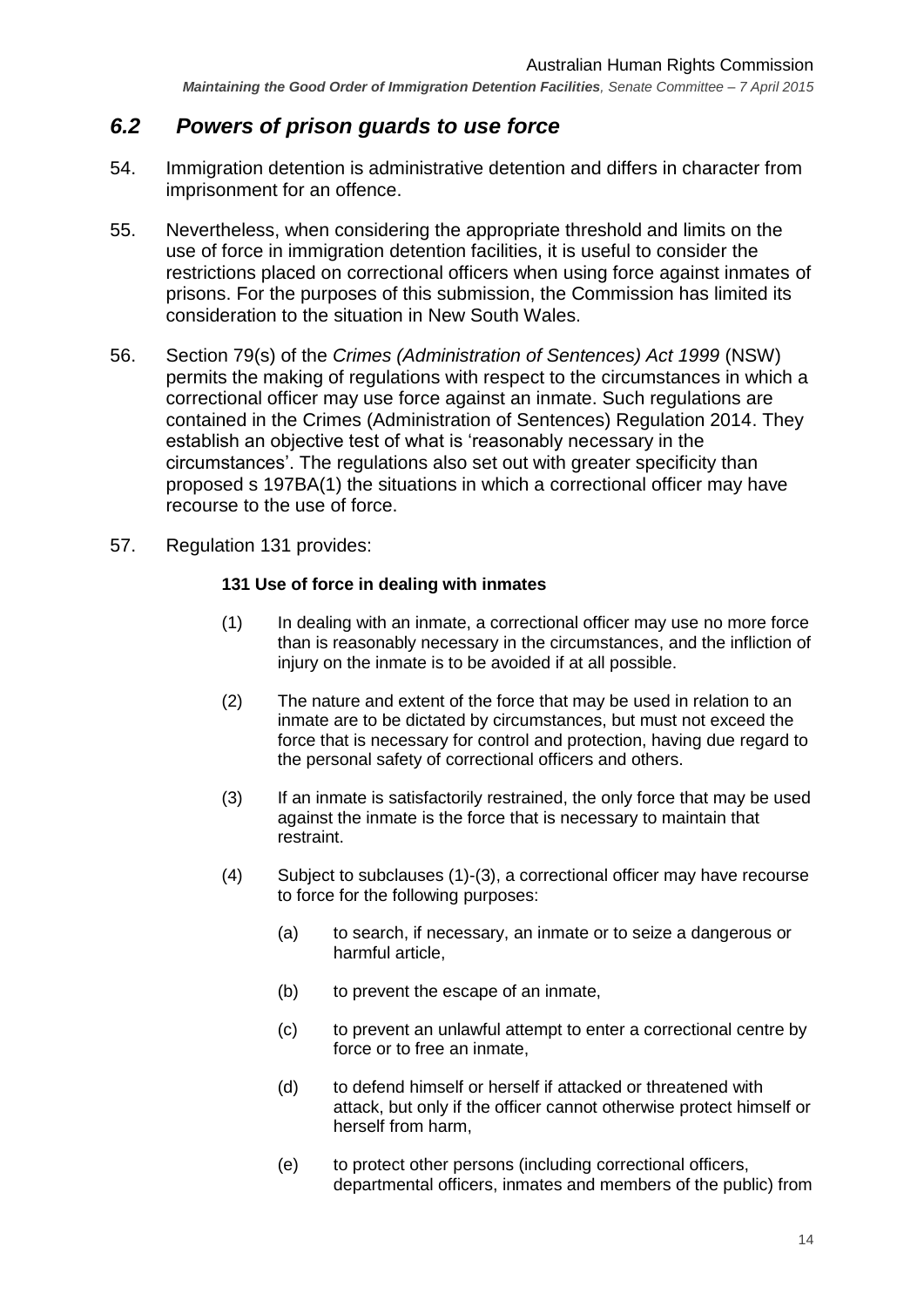attack or harm, but only if there are no other immediate or apparent means available for their protection,

- (f) to avoid an imminent attack on the correctional officer or some other person, but only if there is a reasonable apprehension of an imminent attack,
- (g) to prevent an inmate from injuring himself or herself,
- (h) to ensure compliance with a proper order, or maintenance of discipline, but only if an inmate is failing to co-operate with a lawful correctional centre requirement in a way that cannot otherwise be adequately controlled,
- (i) to move inmates who decline or refuse to move from one location to another in accordance with a lawful order,
- (j) to achieve the control of inmates acting defiantly,
- (k) to avoid imminent violent or destructive behaviour by inmates,
- (l) to restrain violence directed towards the correctional officer or other persons by an uncontrollable or disturbed inmate,
- (m) to prevent or quell a riot or other disturbance,
- (n) to deal with any other situation that has a degree of seriousness comparable to that of the situations referred to in paragraphs (a)-(m).
- (5) Subclause (4) does not limit the operation of any law with respect to the force that may be used to effect an arrest.

## <span id="page-14-0"></span>*6.3 Police powers in relation to public order disturbances*

- 58. The Government says that when courts are determining if a police officer used force to deal with a public order disturbance, 'the courts would focus on the officer's subjective personal assessment of the situation and what the officer believed, on reasonable grounds, was necessary force to contain the disturbance'.<sup>35</sup>
- 59. In the case of AFP officers exercising statutory powers to deal with public order disturbances, this appears to be a reference to the powers granted to police in the specific circumstances described in the *Public Order (Protection of Persons and Property) Act 1971* (Cth) (Public Order Act). Section 8 of that Act allows an officer at the rank of sergeant or above to give a direction to a group of people to disperse. In order for the power to make such a direction to arise:
	- a. there must be an assembly of 12 people or more;
	- b. the police officer must reasonably apprehend that the assembly will be (or is being) carried on in a manner involving unlawful physical violence to persons or unlawful damage to property.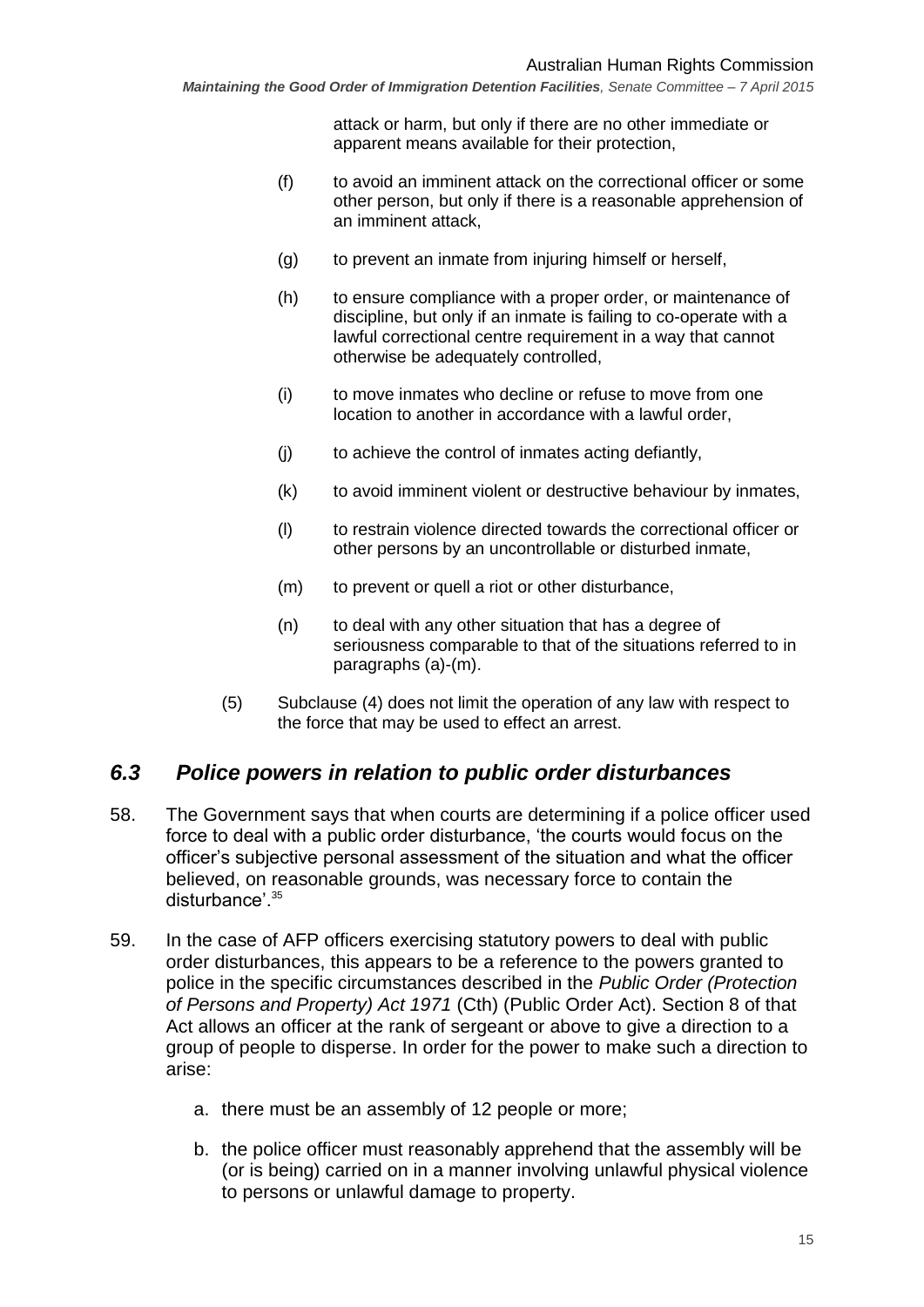- 60. If those criteria are satisfied, the police officer may give an oral direction to the group to disburse. Once that direction has been given, and after the expiry of 15 minutes, if there is still an assembly of more than 12 persons then those persons still assembled without a reasonable excuse have committed an offence.
- 61. Section 8(4) deals with the power of the AFP to disburse such assemblies. It provides:
	- (4) For the purpose of:
		- (a) dispersing an assembly in respect of which a direction has been given under this section; or
		- (b) dispersing or suppressing an assembly to which paragraph (1)(b) applies (whether or not a direction has been given under this section in respect of the assembly);

it is lawful for a person to use **such force as he or she believes, on reasonable grounds, to be necessary** for that purpose and is reasonably proportioned to the danger which he or she believes, on reasonable grounds, is to be apprehended from the continuance of the assembly.

(emphasis added)

- 62. This appears to be the subjective test referred to by the Government.
- 63. None of the criteria described in the Public Order Act as prerequisites to the use of force are present in the proposed Bill. Instead, the Bill proposes to give power to immigration detention service providers to use force in a wide range of circumstances, not limited to public order disturbances. These include circumstances where the authorised officer reasonably believes it is necessary to 'maintain the good order, peace or security of an immigration detention facility'. These words are capable of encompassing a very wide range of circumstances. For example, the Government suggests that it would allow the use of force where a person has climbed up a fence.<sup>36</sup>
- 64. Given the breadth of circumstances in which the power in proposed s 197BA could be used, and the differences between private immigration detention contractors and sworn police officers, the Commission considers that an objective test of necessity and reasonableness remains appropriate.

## <span id="page-15-0"></span>**7 Limitations on the use of force**

## <span id="page-15-1"></span>*7.1 Statutory limitations*

- 65. The Bill proposes two limitations on the use of force in s 197BA(4) and (5).
- 66. The first of those limitations provides that an officer must not use force to give nourishment or fluids to a detainee. The Explanatory Memorandum says that this provision recognises that it is the role of qualified medical practitioners,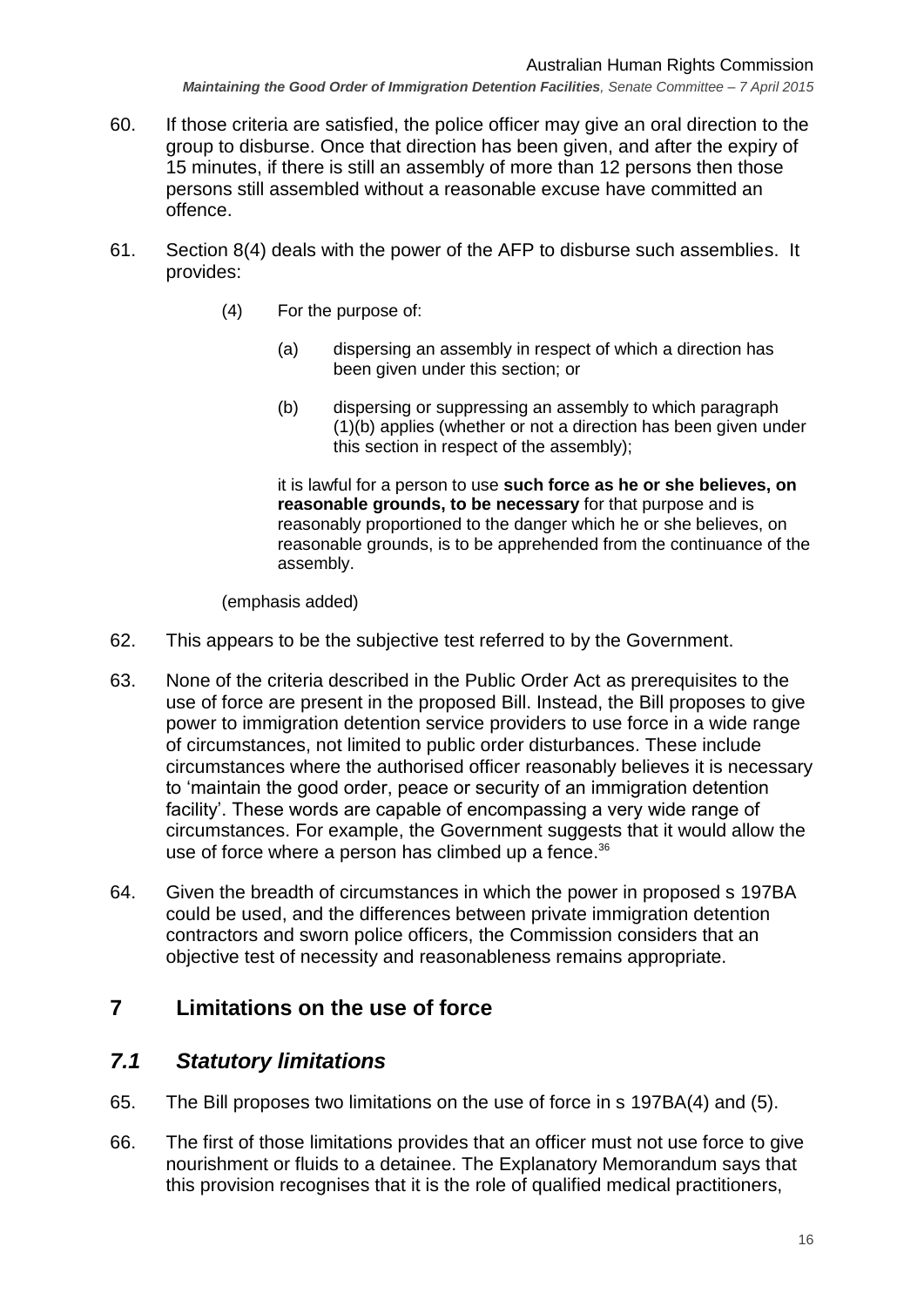who can assess an individual's needs, to provide medical intervention.<sup>37</sup> The Commission agrees that this limitation is appropriate.

- 67. The second of those limitations is in two parts and provides that:
	- (5) In exercising the power under subsection (1), an authorised officer must not:
		- (a) subject a person to greater indignity than the authorised officer reasonably believes is necessary in the circumstances;
		- (b) do anything likely to cause a person grievous bodily harm unless the authorised officer reasonably believes that doing the thing is necessary to protect the life of, or to prevent serious injury to, another person (including the authorised officer).
- 68. The limitation in s 197BA(5)(a) again contains a subjective test which would provide greater scope for an authorised officer to use force than is provided to sworn officers of the AFP when they are exercising powers under the Crimes Act. As set out in paragraph [41](#page-10-2) above, when a person is exercising the power of arrest, s 3ZC(1) provides that he or she must not subject the person being arrested to greater indignity than is necessary and reasonable to make the arrest. That is an objective test.
- 69. The limitation in s 197BA(5)(b) contains a hybrid test which is equivalent to s 3ZC(2)(a) of the Crimes Act set out in paragraph [41](#page-10-2) above. The Commission considers that this broader test is appropriate in the narrow category of cases where force is required to protect the life of, or prevent serious injury to, another person.
- 70. As noted above, the Guidelines issued by the Attorney-General's Department provide that new coercive powers should contain equivalent limitations and safeguards to those in the Crimes Act. In the Commission's view, employees of private detention service providers should not be given a greater discretion to use force than sworn police officers are given when they are exercising powers granted under the Crimes Act. Accordingly, the Commission recommends that an objective test be inserted into s 197BA(5)(a).

#### **Recommendation 2**

71. The Commission recommends that the opening words of s 197BA(5) be amended to read:

In exercising the power under subsection (1), an authorised officer must not:

(a) subject a person to greater indignity than is necessary and reasonable in the circumstances; …

# <span id="page-16-0"></span>*7.2 Right to life*

72. Paragraph 197BA(5)(b) prohibits an authorised officer doing anything likely to cause grievous bodily harm, but provides an exception to this if the authorised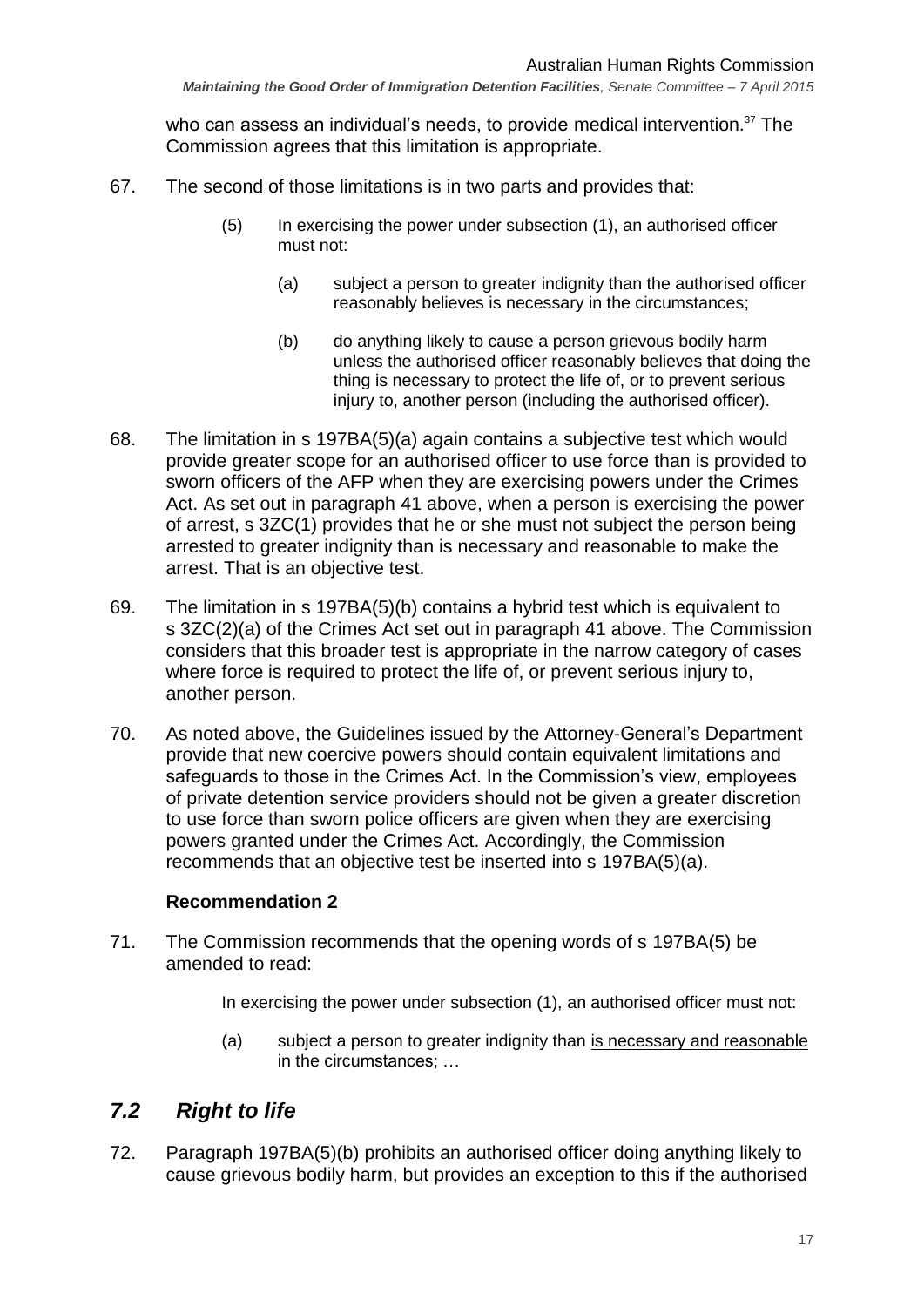officer reasonably believes that doing the thing is necessary to protect the life of, or prevent serious injury to another person.

- 73. It appears that this provision has been modeled on s 3ZC(2)(a) of the Crimes Act set out in paragraph [41](#page-10-2) above. However, unlike that provision, s 197BA(5)(b) does not provide that an authorised officer may do something that will cause death.
- 74. It appears that this omission is intended to mean that contracted employees of detention service providers are not authorised to use lethal force. The Government's Statement of Compatibility with Human Rights is unclear on this point, merely noting that the right to life is engaged and that if the degree of force used is necessary, reasonable and proportionate then it will not be arbitrary. <sup>38</sup> (Note that this comment in the Explanatory Memorandum appears to accept that the relevant standard is an objective one.)
- 75. It is foreseeable that an action which is likely to cause grievous bodily harm may in fact lead to death.
- 76. The Commission is concerned by the possibility that the Bill grants to employees of private contractors the power to use a level of force which could result in death, without sufficient safeguards and accountability mechanisms.
- 77. The right to life in article 6(1) creates an obligation on the part of the State to take positive steps to protect life.<sup>39</sup> A particular duty is owed to persons in detention, because the act of detaining a person impairs or removes that person's ability to protect themselves from threats to their physical safety. In *Barbato v Uruguay* the UN Human Rights Committee recognized that the State has a duty under article 6(1) to take adequate measures to protect the life of a prisoner, including against acts of violence, while in custody.<sup>40</sup>
- 78. The UN Human Rights Committee also said that:

The deprivation of life by the authorities of the State is a matter of the utmost gravity. Therefore, the law must strictly control and limit the circumstances in which a person may be deprived of his life by such authorities. $41$ 

79. The Government notes that the qualification and training requirement to be given to authorised officers is likely to include the Certificate Level II in Security Operations, which includes levels of competency dealing with responding to security risk situations and following workplace safety procedures in the security industry.<sup>42</sup> The Commission has serious concerns about whether this level of training is sufficient to authorise officers to use lethal force.

## **Recommendation 3**

80. The Commission recommends that the Committee seek clarification from the Government as to whether it intends to authorise employees of contracted detention service providers to use lethal force and, if so, what controls and limits will be put in place to ensure that the right to life is adequately protected.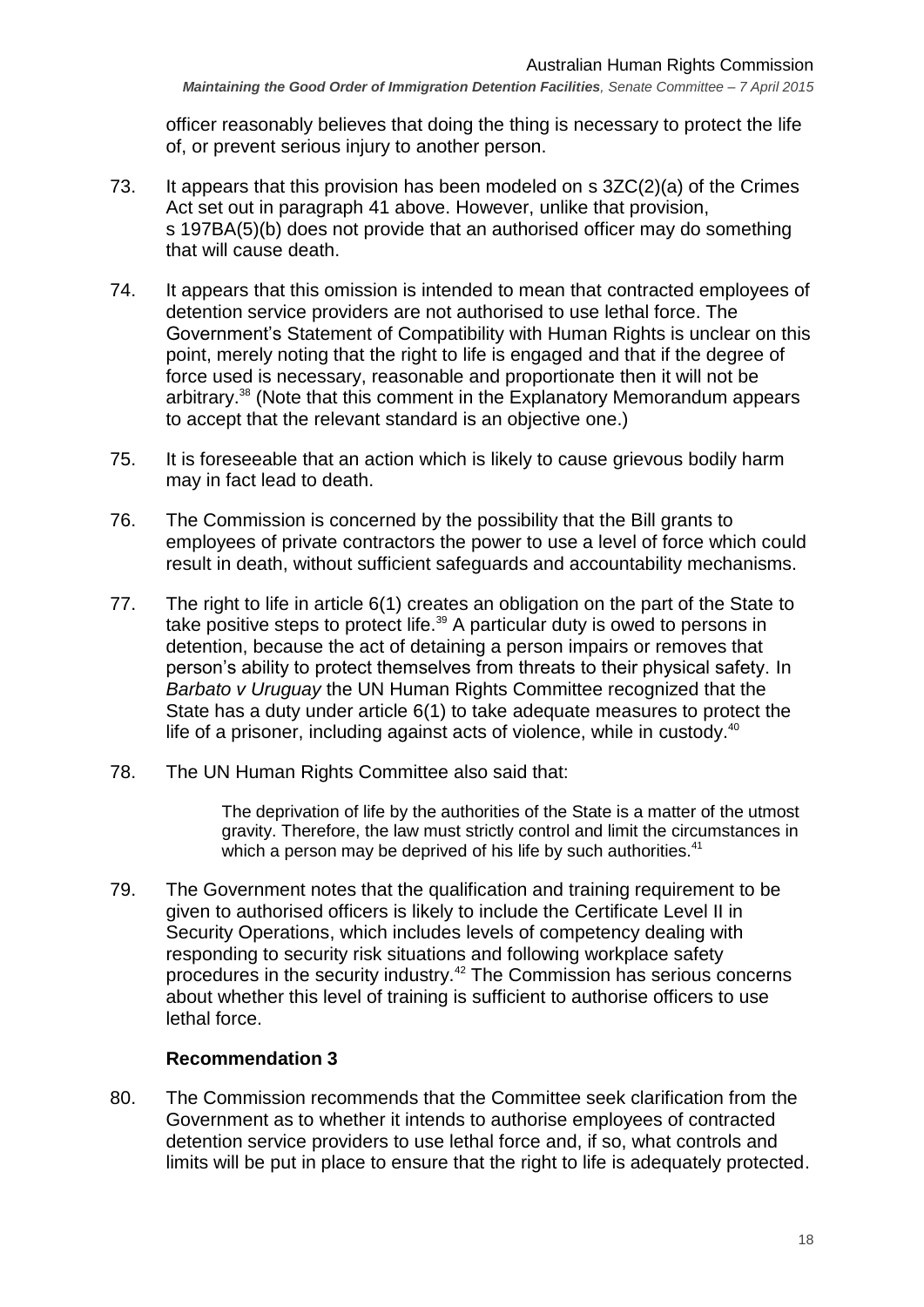## <span id="page-18-0"></span>*7.3 Non-statutory limitations*

- 81. Many of the most significant limitations on the use of force are referred to in the Explanatory Memorandum as matters that the department will include in policies and procedures. Paragraph 44 of the Explanatory Memorandum provides that these policies and procedures will ensure:
	- that use of reasonable force or restraint will be used only as a measure of last resort. Conflict resolution (negotiation and de-escalation) will be required to be considered and used before the use of force, wherever practicable
	- reasonable force must only be used for the shortest amount of time possible
	- reasonable force must not include cruel, inhuman or degrading treatment
	- reasonable force must not be used for the purposes of punishment.
- 82. The department's Detention Services Manual currently provides the following 'guiding principles and values' in relation to the 'application of reasonable use of force and/or restraint in the immigration detention environment':
	- conflict resolution through negotiation and de-escalation is, where practicable, to be considered before the use of force and/or restraint is used
	- reasonable force and/or restraint should only be used as a measure of last resort
	- reasonable force and/or restraint may be used to prevent the person in immigration detention inflicting self-injury, injury to others, escaping or destruction of property
	- reasonable force and/or restraint may only be used for the shortest amount of time possible to the extent that is both lawfully and reasonably necessary. If the management of a person in immigration detention can be achieved by other means, force must not be used
	- the use of force and/or restraint must not include cruel, inhumane or degrading treatments
	- the use of force and/or restraint must not be used for the purposes of punishment
	- the excessive use of force and/or restraint is unlawful and must not occur in any circumstances
	- the use of excessive force on a person may constitute an assault
	- all instances where use of force and/or restraint are applied (including any follow-up action), must be reported in accordance with the relevant DSP operational procedures.<sup>43</sup>
- 83. The Commission considers that many of these principles are important limitations on the use of force. Such limitations are necessary to ensure that the use of force complies with Australia's human rights obligations. They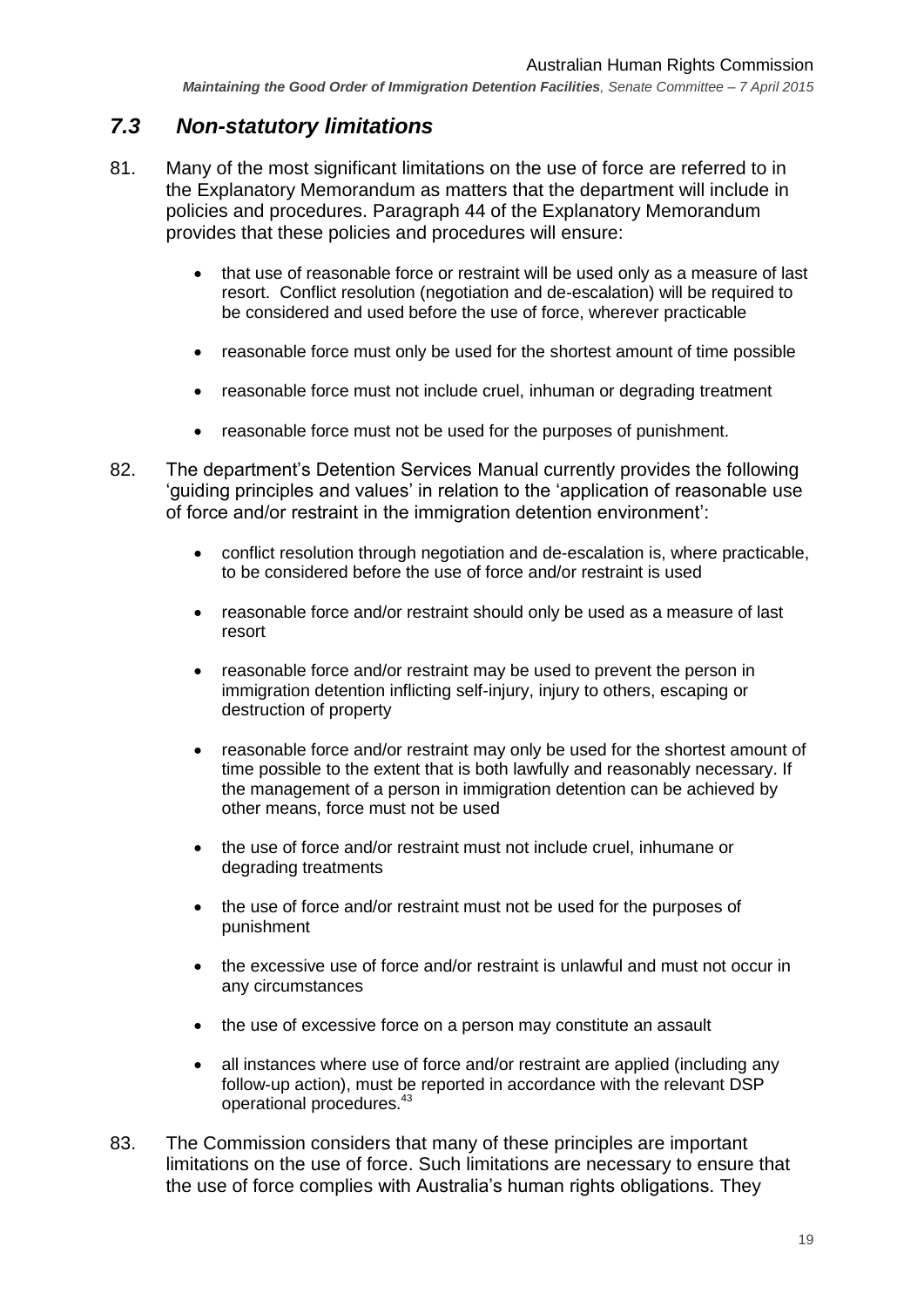should be included in the Act rather than being left to unenforceable departmental policies and procedures.

- 84. The Migration Act already contains prohibitions on the conduct of identification tests (and the use of force to conduct such tests) in a cruel, inhuman or degrading way.<sup>44</sup>
- 85. Giving these limitations legislative force would also be consistent with the guidelines issued by the Attorney-General's Department. As noted above, these guidelines provide that coercive powers should generally be contained in an Act, rather than in subordinate legislation (or, by extension, in nonlegislative policies and procedures).
- 86. Similarly, giving these limitations legislative force would provide a level of enforceability similar to the orders that are binding on the AFP. As noted above, the Commissioner of the AFP has the power to issue orders with respect to the general administration of, and the control of the operations of, the AFP. $45$  AFP officers must comply with those orders.  $46$
- 87. One of the orders made by the Commissioner is the Commissioner's Order on operational safety, referred to as CO3. It provides the following in relation to the use of force: $47$ 
	- 5.1 Any use of force against another person by an AFP appointee in the course of their duties must be in accordance with this Order.
	- 5.2 Using reasonable force underpins all AFP conflict management strategies, training and the AFP's use of force model.
	- 5.3 Appointees may use force in the course of their duties for a range of purposes, including:
		- defending himself or herself or another person
		- protecting property from unlawful appropriation, damage or interference
		- preventing criminal trespass to any land or premises
		- effecting an arrest
		- where authorised by a law.
	- 5.4 The principles of negotiation and conflict de-escalation are always emphasised as the first consideration prior to using physical force. The AFP considers the safety of AFP appointees and members of the public to be of paramount importance.
	- 5.5 Excessive force is force beyond that which is considered reasonably necessary in the circumstances of any particular incident including:
		- any force when none is needed
		- more force than is needed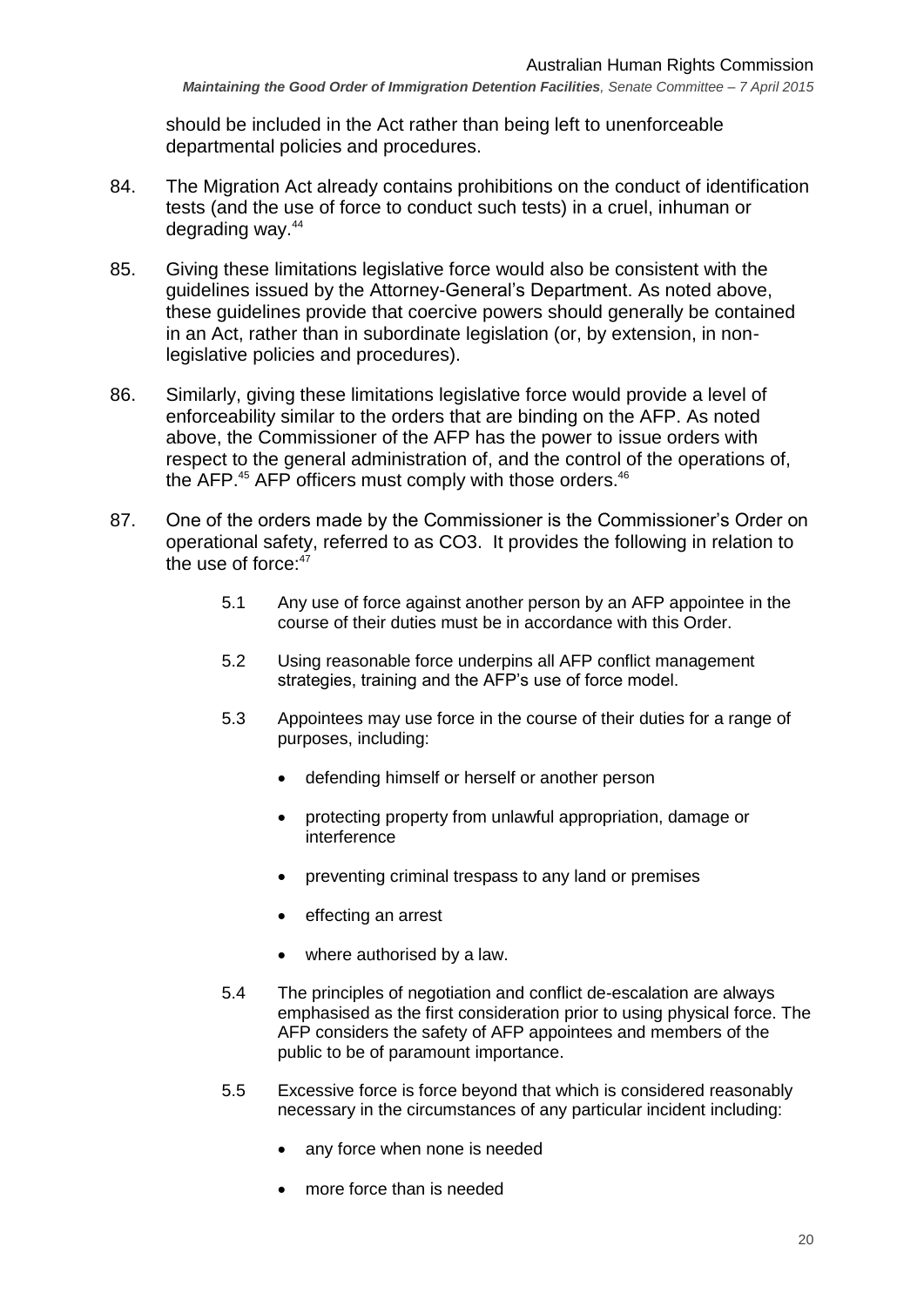- any force or level of force continuing after the necessity for it has ended
- knowingly wrongful use of force.
- …
- 5.10 When effecting an arrest, an AFP appointee must not:
	- use more force than is reasonable and necessary to make the arrest or prevent escape of the person after arrest
	- do anything likely to cause death or serious injury unless it is reasonably necessary to protect themselves or others from death or serious injury.
- 88. It will still be necessary for immigration detention service providers to have detailed policies and procedures that deal with the use of force. These policies and procedures should properly contain details about how authorisations for the planned use of force are to be sought and obtained, who is authorised to use force and the training requirements for those persons; how the use of force is to be carried out in practice (including the use of instruments to restrain persons); how recording of the use of force is to be conducted (for example hand held video recording and CCTV); how reporting of the use of force is to be conducted; and the support (including medical assessment) to be offered to persons after force has been used against them.
- 89. However, limits on the power to use force should be contained in the legislation itself and not left to policies and procedures. This ensures that the limits are set by Parliament and that those exercising the power to use force are accountable if they exceed these limits.

#### **Recommendation 4**

90. The Commission recommends that a new subsection be added after s 197BA(5) in the following form:

In exercising the power under subsection (1), an authorised officer must:

- (a) use force or restraint only as a measure of last resort in light of available alternatives including negotiation and de-escalation;
- (b) use force only for the shortest amount of time necessary;
- (c) not use force in a way that amounts to cruel, inhuman or degrading treatment;
- (d) not use force in a way that amounts to punishment;
- (e) not use excessive force.

**Excessive force** is force beyond that which is reasonably necessary in the circumstances of any particular incident including:

• any force when none is needed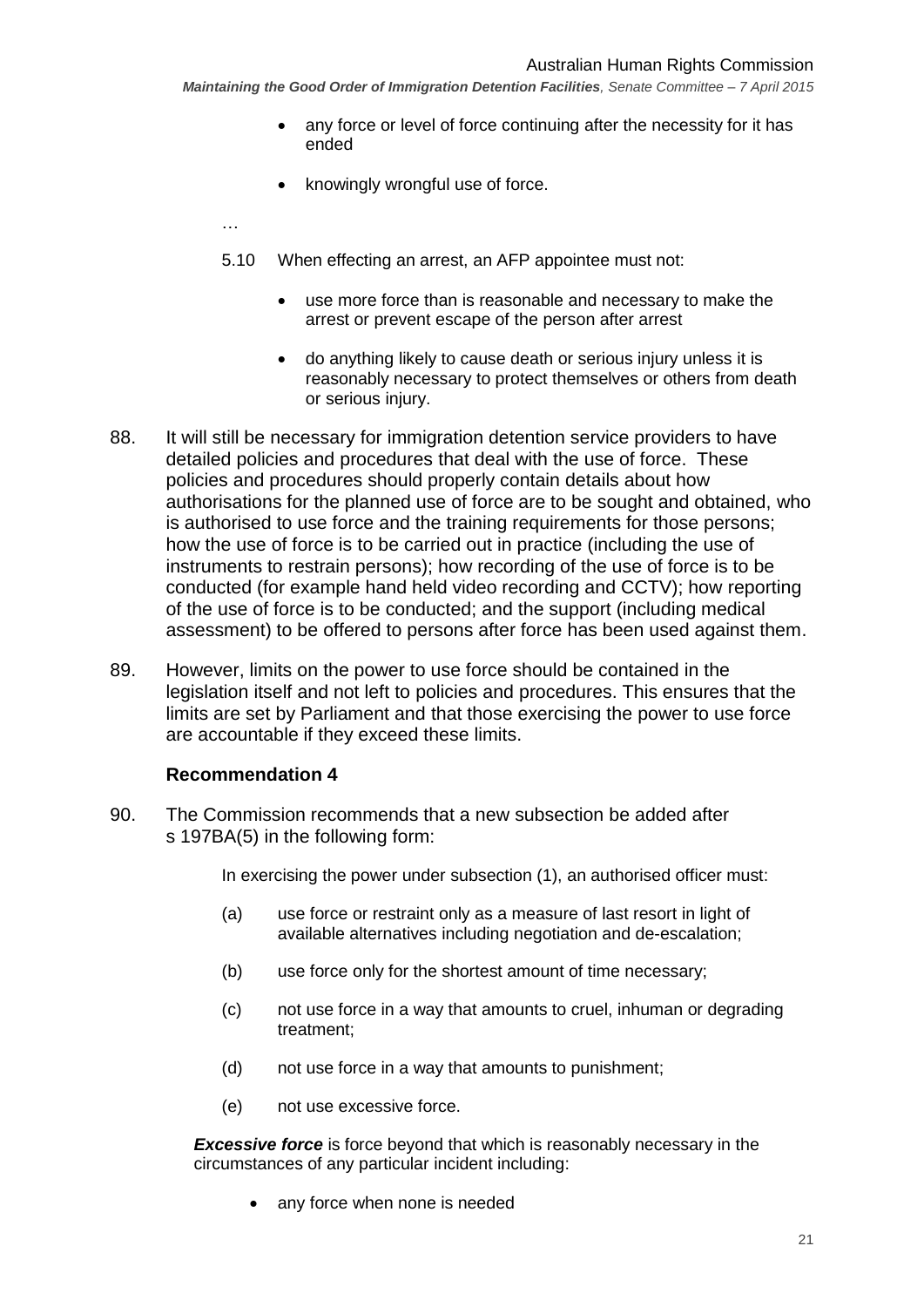- more force than is needed
- any force or level of force continuing after the necessity for it has ended
- knowingly wrongful use of force.

## <span id="page-21-0"></span>**8 Use of force for moving detainees**

- 91. A non-exhaustive list of examples of situations in which force may be used is set out in s 197BA(2). Some of these examples involve situations where an authorised officer may need to react quickly in order to protect a person or property or to prevent an escape.
- 92. However, s 197BA(2)(e) does not fall into this category. That subsection allows the use of force to move a detainee within an immigration detention facility. The Commission expects that in the vast majority of cases it will not be necessary to use force in order to move a detainee within an immigration detention facility.
- 93. The Commission has previously raised concerns about the decision to use force to move children in immigration detention facilities.

#### **Case study 4**

The Commission considered complaints from a number of unaccompanied children on Christmas Island that Serco officers had used force against them when they moved them from a compound known as 'Charlie' to another compound known as 'Bravo' on 24 March 2014. The incident is described in the Commission's report *The Forgotten Children: National Inquiry into Children in Immigration Detention 2014*. 48

The Commission found that the decision to seek approval for the use force was made quickly and that alternatives to the use of force were not adequately considered. The organisation providing care and welfare services to the unaccompanied children was not consulted prior to authorisation for the use of force being sought. A range of de-escalation techniques such as discussion, negotiation or verbal persuasion could have been used more effectively. No interpreter was used during the brief period of negotiation with the children.

The Commission accordingly found that the decision to approve the use of force to transfer the unaccompanied children breached article 37(c) of the CRC.

94. In light of incidents of this nature, the Commission considers that the legislation should more clearly set out preconditions for the use of force where it is proposed to be used to move people within immigration detention facilities.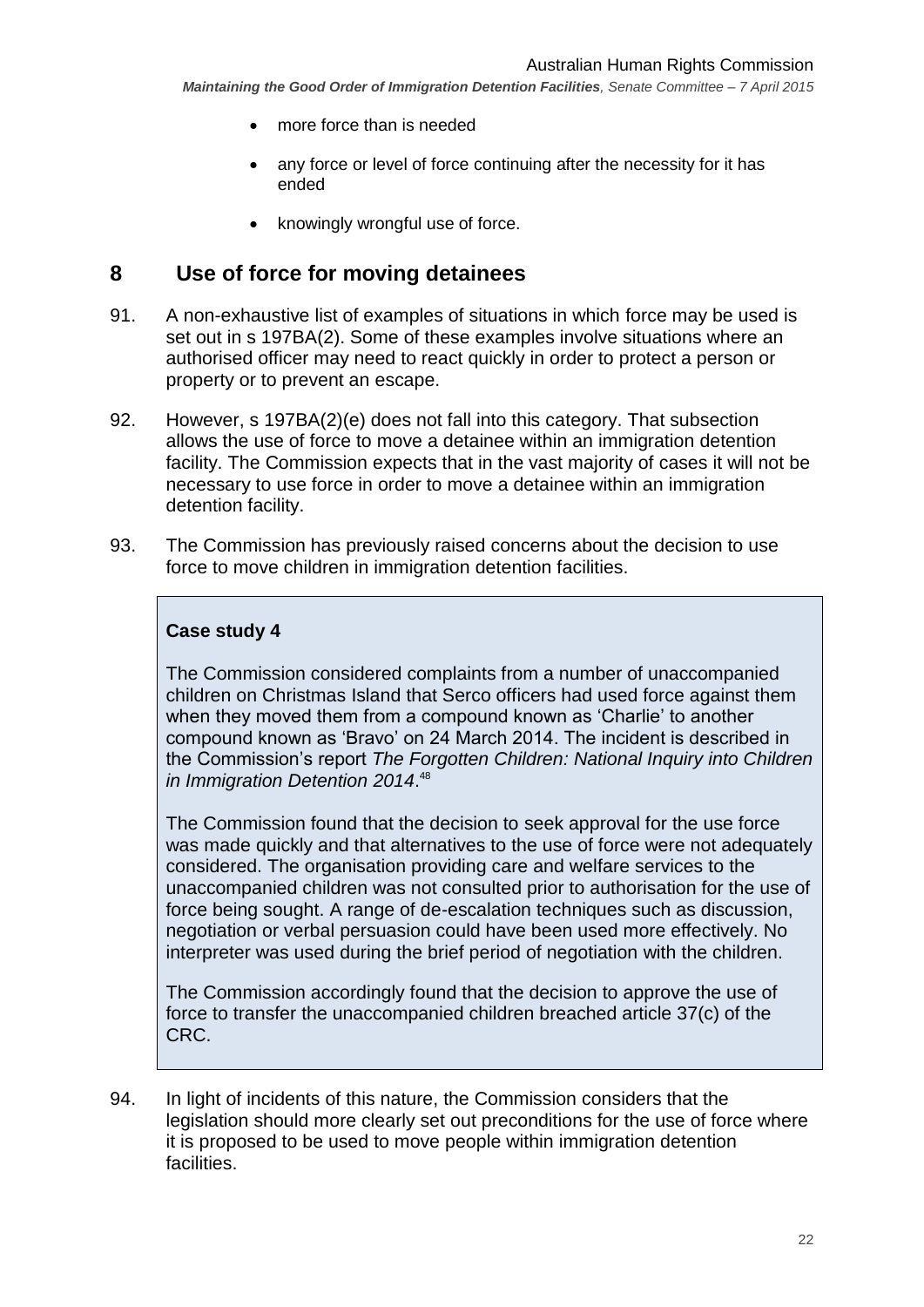95. Further, the use of force to move a detainee may unreasonably interfere with the right of detainees under article 21 of the ICCPR to peaceful assembly. This concern is heightened given the broad range of circumstances in which the power to use force is proposed to be given, extending to 'maintaining the good order' of immigration detention facilities.

#### **Recommendation 5**

- 96. The Commission recommends that a new subsection be added after s 197BA(2) which clarifies that if an officer intends to use force in order to move a detainee within an immigration detention facility, this must be preceded by a request to the detainee to move (with the assistance of an interpreter if required), a reasonable opportunity being given to the detainee to move voluntarily, and all reasonable alternatives to the use of force being exhausted prior to force being used to move a detainee.
- 97. Similar safeguards exist in the Migration Act, for example in relation to the use of force in carrying out identification tests (s 261AE).

## <span id="page-22-0"></span>**9 Use of force on children**

- 98. Under the Government's current policy settings, children may be kept in immigration detention facilities, although the Migration Act provides that 'a minor shall only be detained as a measure of last resort'.<sup>49</sup>
- 99. It is appropriate for legislation permitting detention service providers to use force against 'any person' in immigration detention facilities to acknowledge that particular issues arise when it is proposed to use force on children.
- 100. Such legislative acknowledgment would be consistent with the policy of the department and Serco. Serco's policy and procedure manual dealing with *Working with Minors*, says:

The Centre Manager and CSOs will ensure that the use of force or restraint devices should only be applied to minors in exceptional circumstances and in strict accordance with the *Migration Act* 1958. Refer to the *Use of Force – Control and Restraint PPM* for further information.

A minor is deemed by DIAC as a person of special consideration and so Serco staff will use greater care than would otherwise be required should reasonable force be warranted and approved.<sup>50</sup>

101. Chapter 8 of the Department's Detention Services Manual sets out the department's policy regarding the use of reasonable force in immigration detention. In that chapter the department notes that minors are vulnerable 'persons of special consideration', and requires that:

> Officers must use greater care than would otherwise be required should reasonable force be warranted against a person of special consideration.<sup>51</sup>

102. As noted above, the JDL Rules provide that the use of force on children should only be used in exceptional circumstances, where all other 'control methods' have been exhausted and failed. Use of force should not cause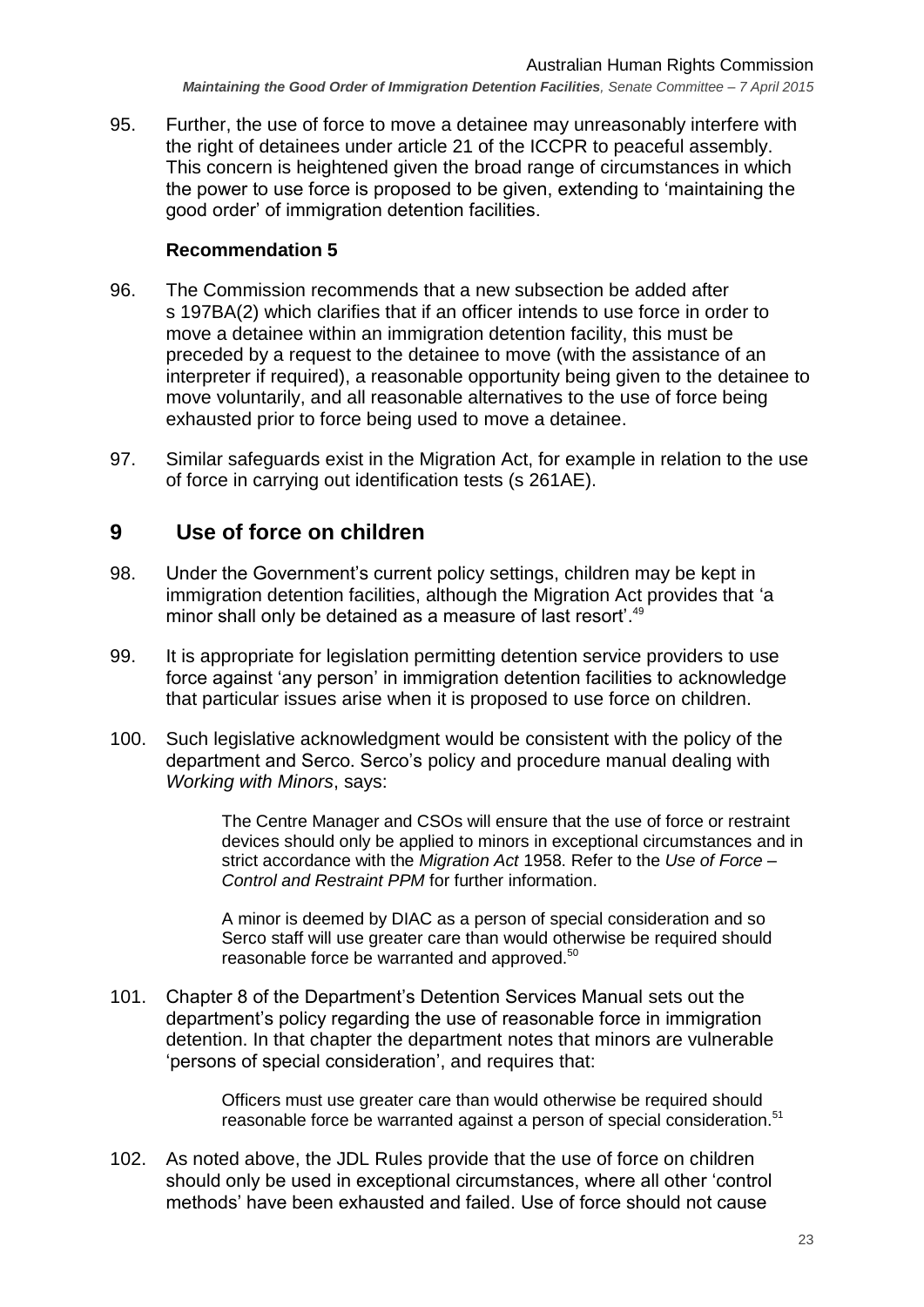humiliation or degradation and should be used only for the shortest possible period of time. Any use of force should be used only under the order of the director of the facility and be subject to higher review.

103. Similarly, the Juvenile Justice Standards published by the Australasian Juvenile Justice Administrators provide:

> Force or instruments of restraint are only used on a child or young person in response to an unacceptable risk of escape or immediate harm to themselves or others, and/or in accordance with legislation and are used for the shortest possible period of time.<sup>52</sup>

- 104. When considering the use of force on children in immigration detention, it should be borne in mind that these are children who have not been charged with any offence. It is more likely that unaccompanied children will be at risk of having force used against them.
- 105. In the incident on Christmas Island discussed in Case Study 4 above, a key deficiency identified by the Commission in the planned use of force was that the organisation providing care and welfare services to unaccompanied children was not consulted prior to authorisation for the use of force being sought.

#### **Recommendation 6**

- 106. The Commission recommends that new provisions be added after s 197BA(5) dealing with the limitations on the use of force in relation to children. The amendments in this recommendation assume that the amendments in recommendation 4 (dealing with limitations more generally) have been accepted. The new provisions should provide that an authorised officer must not exercise the power under subsection (1) to use force in relation to a minor unless:
	- all alternatives to the use of force including negotiation and deescalation techniques have been attempted and have failed;
	- where possible, the proposed use of force has been raised with the minor's parent or guardian and the parent or guardian has been given sufficient opportunity to both speak with the minor and to make submissions to the authorised officer about the use of force;
	- authorisation for the particular use of force has been sought and obtained from the director of the facility;
	- where it is not possible to discuss the proposed use of force with the minor's parent or guardian in advance, force is only used where there is an unacceptable risk of escape or immediate harm to the child or others.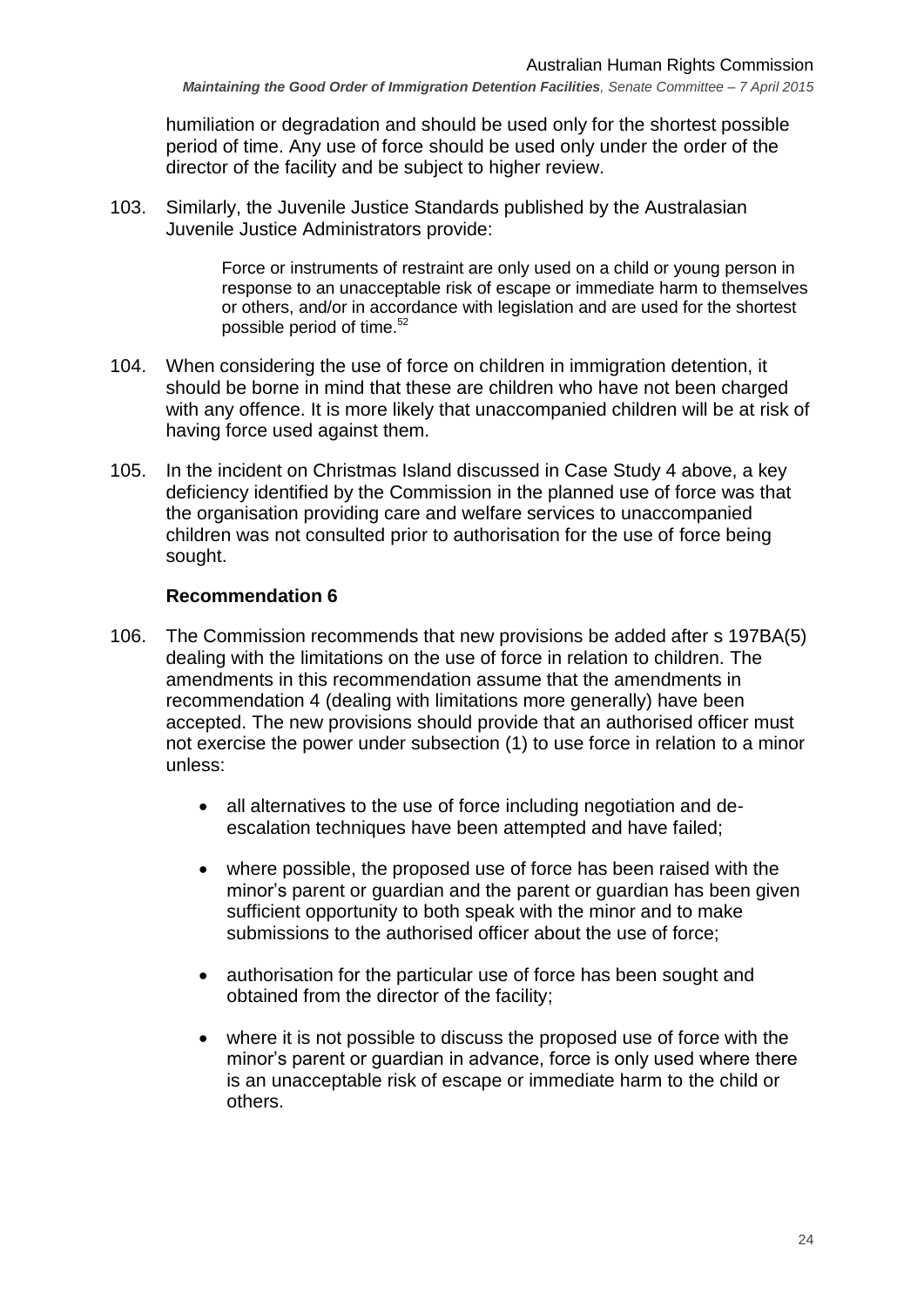## <span id="page-24-0"></span>**10 Bar on proceedings**

## <span id="page-24-1"></span>*10.1 Summary*

- 107. It is appropriate for immigration detention service providers to be authorised to use force where this is necessary and where the force used is reasonable in the circumstances.
- 108. The Commission agrees that if a person is authorised to use force then it is appropriate to provide that person with an immunity from civil or criminal proceedings, provided that the person was acting within the scope of what was authorised and was acting in good faith.
- 109. As noted above, Serco has recognised that there need to be strict limits on the obligations and powers of private sector detention centre operators in relation to the management and control of detention centres, particularly regarding the use of force.<sup>53</sup> These limits must be effective.
- 110. The ICCPR places an obligation on States Parties to provide an effective remedy to persons whose human rights are violated. <sup>54</sup> The UN Human Rights Committee has stated that in order to ensure that individuals have accessible and effective remedies, the ICCPR places on States Parties a 'general obligation to investigate allegations of violations promptly, thoroughly and effectively through independent and impartial bodies'. 55
- 111. Following an effective investigation into allegations of breaches, article 2(3) of the ICCPR places an obligation on States Parties to prosecute those suspected of involvement in the breaches. The UN Human Rights Committee has stated that:

Where the investigations ... reveal violations of certain Covenant rights, States Parties must ensure that those responsible are brought to justice. As with failure to investigate, failure to bring to justice perpetrators of such violations could in and of itself give rise to a separate breach of the Covenant.<sup>56</sup>

- 112. In the Commission's view, it is not appropriate for either immigration detention service providers or the Commonwealth to be given an immunity if an authorised officer's use of force is excessive. As set out above in the CO3 order that relates to the AFP, excessive force is force beyond that which is considered reasonably necessary in the circumstances of any particular incident including:
	- any force when none is needed
	- more force than is needed
	- any force or level of force continuing after the necessity for it has ended
	- knowingly wrongful use of force.
- 113. The department in its Detention Services Manual defines 'excessive force' as 'force or restraint beyond that which is reasonably necessary in the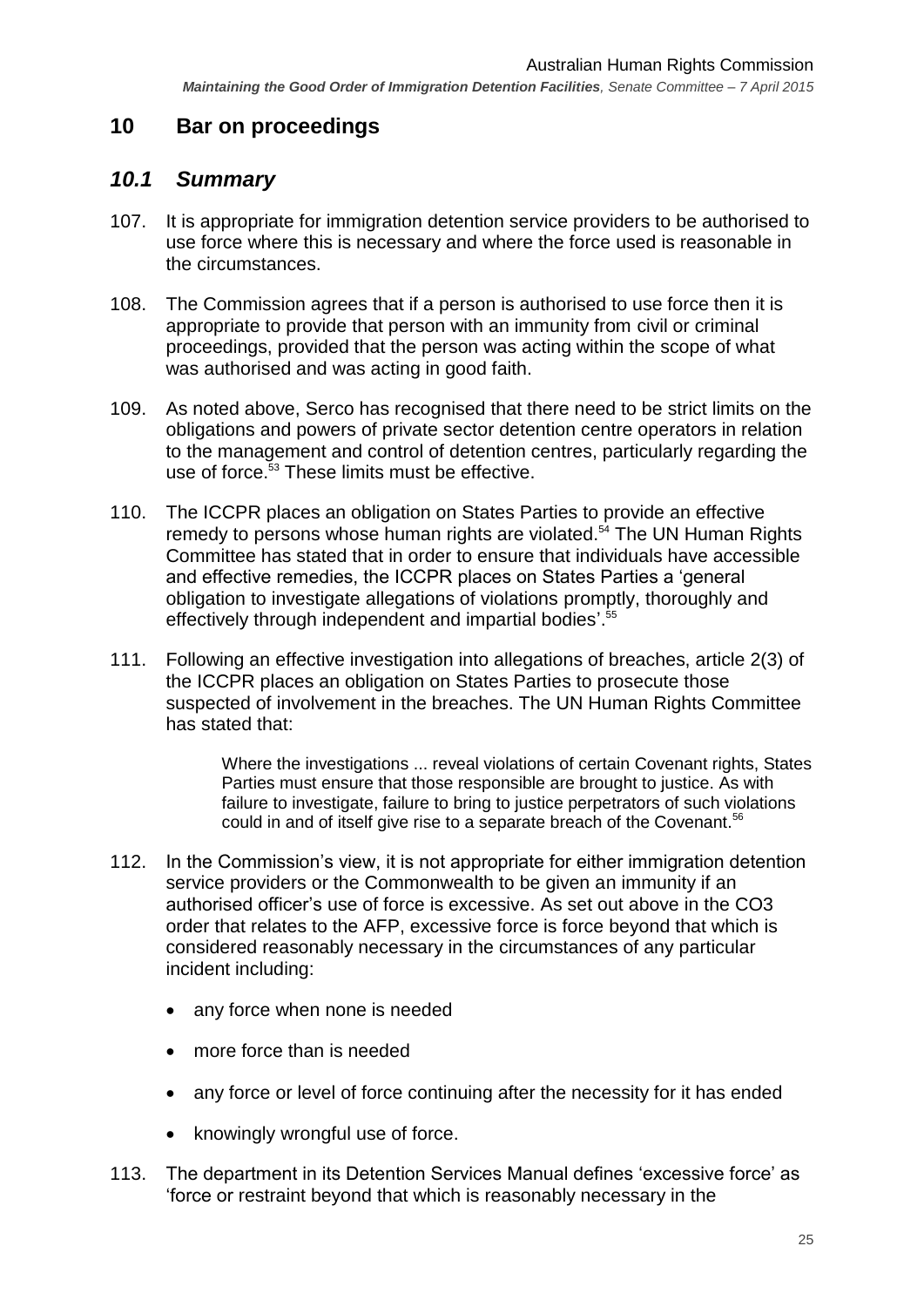circumstances'.<sup>57</sup> The Manual provides that 'the excessive use of force and/or restraint is unlawful and must not occur in any circumstances' and that 'the use of excessive force on a person may constitute an assault'.<sup>58</sup>

- 114. Proposed s 197BF contains an immunity which prevents any criminal or civil proceedings being taken against an authorised officer (or any civil proceedings being taken against the Commonwealth) in relation to the use of force by an authorised officer under s 197BA, provided the power to use force was exercised in good faith.
- 115. Subsection 197BF(3) provides that the section is not intended to affect the jurisdiction of the High Court under s 75 of the Constitution. This does no more than recognise the limitations on privative clauses in general. The jurisdiction of the High Court under s 75 of the Constitution cannot be removed by statute.
- 116. In the Commission's view, s 197BF(1) does not currently make it sufficiently clear that there are two criteria to be satisfied in order for the immunity to be obtained:
	- a. the use of force by the authorised officer must not exceed what is authorised by s 197BA; and
	- b. the power to use of force must be exercised in good faith.
- 117. In order to ensure that the first of those criteria is made explicit, the Commission recommends an amendment to s 197BF.
- 118. Further, there does not appear to be any justification for providing a separate immunity to the Commonwealth. The justification given by the Government for providing an immunity to authorised officers is to remove any reluctance they may have to using reasonable force to the extent they are authorised to do so.<sup>59</sup> There does not appear to be any justification for providing an immunity that extends beyond the authorised officers who are exercising the relevant power.
- 119. The Commission notes that the Commonwealth is responsible for torts committed by AFP officers. Section 64B(1) of the AFP Act provides:

The Commonwealth is liable in respect of a tort committed by a member or a protective service officer in the performance or purported performance of his or her duties as such a member or a protective service officer in like manner as a person is liable in respect of a tort committed by his or her employee in the course of his or her employment, and shall, in respect of such a tort, be treated for all purposes as a joint tortfeasor with the member or the protective service officer.

120. Accordingly the Commission recommends an appropriate amendment to s 197BF(1) and that s 197BF(4) be deleted.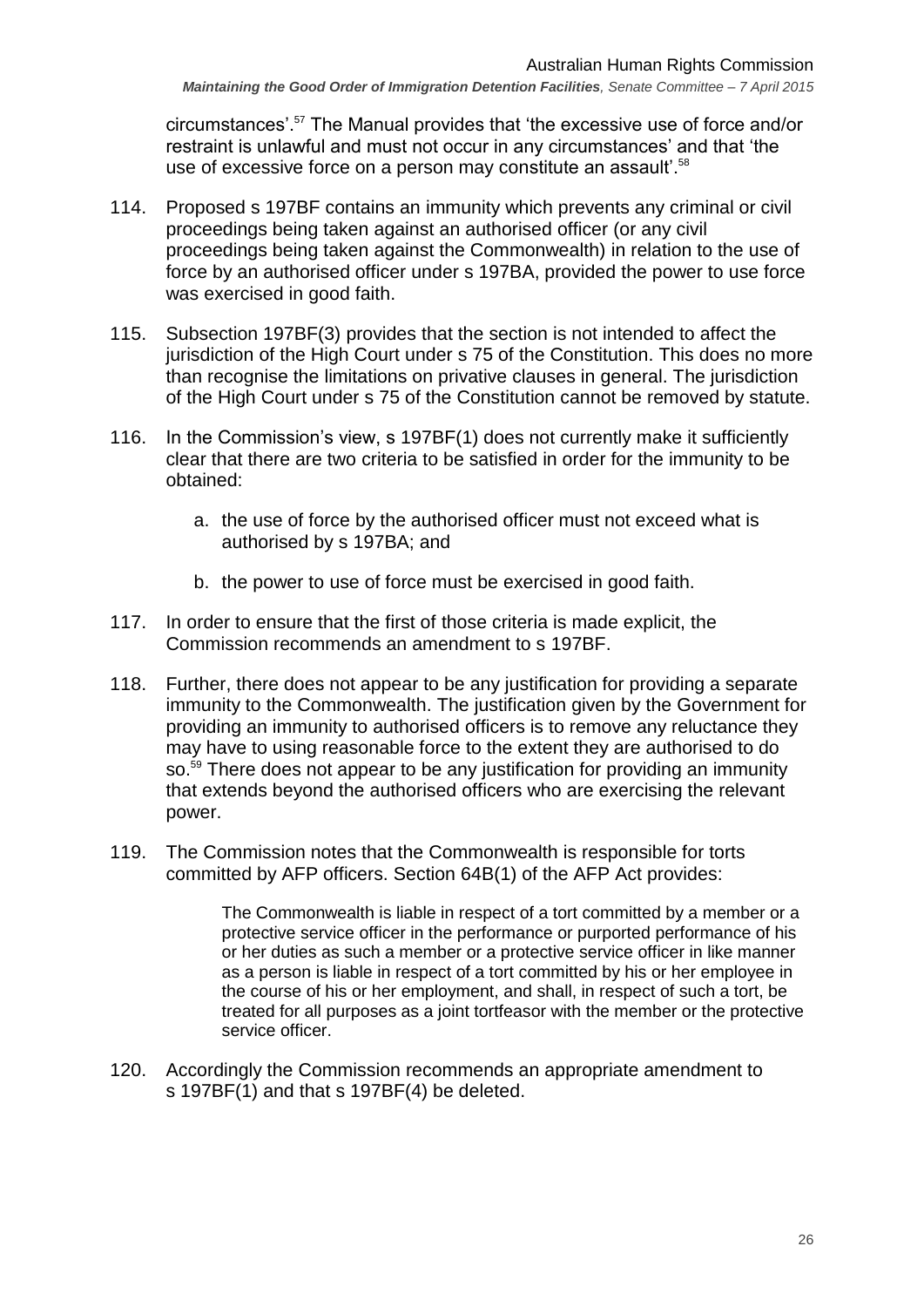#### **Recommendation 7**

- 121. The Commission recommends that:
	- (a) Section 197BF(1) be amended to read:

No proceedings may be instituted or continued in any court against an authorised officer in relation to an exercise of power under section 197BA if the power was exercised in good faith and the use of force did not exceed what was authorised by that section.

(b) Section 197BF(4) be deleted.

# <span id="page-26-0"></span>*10.2 Ambiguity in the Explanatory Memorandum*

- 122. The Commission considers that this amendment is necessary because both s 197BF(1) and the Explanatory Memorandum are unclear about how the bar on proceedings will operate in practice.
- 123. The Explanatory Memorandum focuses on the requirement that the use of force must be exercised in good faith, but gives insufficient consideration to the requirement that the use of force must not be excessive.
- 124. Relevantly, the Explanatory Memorandum states:

Under new section 197BF, an authorised officer will only have protection from criminal and civil action if the power to use force was exercised in good faith. … To decide whether it has jurisdiction, the court would need to consider whether the authorised officer acted in good faith in the use of force. If the court decides that the authorised officer did not act in good faith, the court would have jurisdiction to consider the action brought against the authorised officer. This ensures that excessive and inappropriate force is not condoned and that authorised officers, who act in bad faith in the exercise of the new powers, will face appropriate charges. In particular, this would not prevent the institution of criminal proceedings against an authorised officer for the use of force which is not authorised by proposed section 197BA and is not in good faith.

- 125. Within this passage, it appears that there is an intention to achieve the result that 'excessive and inappropriate force is not condoned'. The Commission agrees that this should be the aim of the section.
- 126. However, the language in the rest of the paragraph is loose. For example, in determining the initial jurisdictional question, the Explanatory Memorandum says: 'If the court decides that the authorised officer did not act in good faith, the court would have jurisdiction to consider the action brought against the authorised officer'. What should be made clear is that the court would also have jurisdiction to consider the action if the degree of force used was excessive or inappropriate, regardless of whether or not the officer acted in good faith.
- 127. Similarly, the final sentence in the extract above provides that the section 'would not prevent the institution of criminal proceedings against an authorised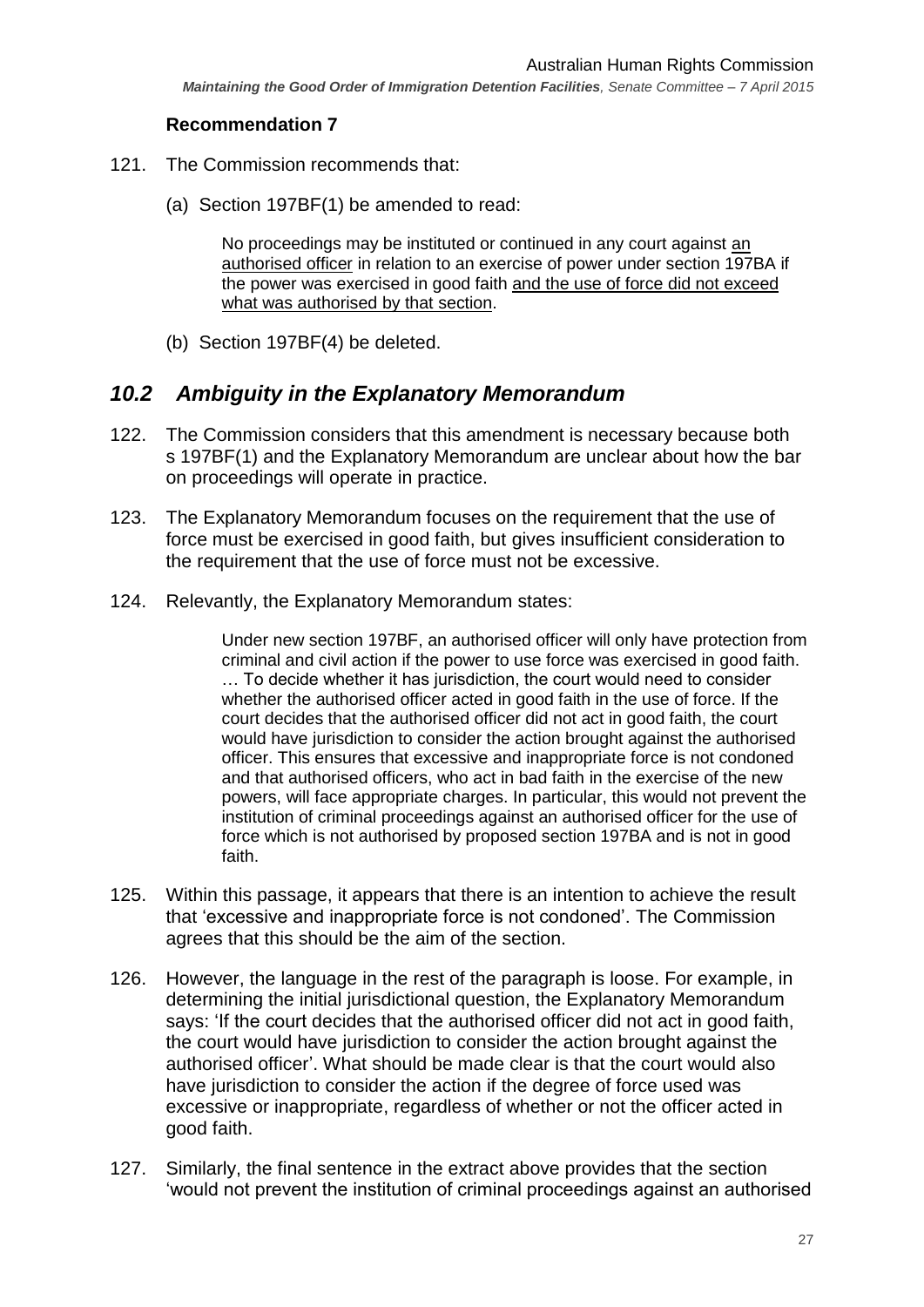officer for the use of force which is not authorised by proposed section 197BA and is not in good faith'. What should be made clear is that if the degree of force used was excessive or inappropriate then criminal proceedings should be able to be instituted even if the power was exercised in good faith.

## <span id="page-27-0"></span>*10.3 Immunity for use of force elsewhere in the Migration Act*

- 128. The amendment proposed by the Commission is consistent with the way in which similarly immunities in relation to the use of force are provided for in other parts of the Migration Act.
- 129. For example:
	- a. immunity for the use of force in boarding and searching certain aircraft is available 'if the officer or person who took the action acted in good faith and used no more force than was authorised':<sup>60</sup>
	- b. a person authorised to conduct a search of a person on certain ships and aircraft has an immunity 'if the person acts in good faith **and** does not contravene' the requirement that the person 'must not use more force, or subject a person to greater indignity, than is reasonably necessary in order to conduct the search<sup>':61</sup>
	- c. a person who, at the request of an authorised officer, assists in conducting a strip search of a detainee held in immigration detention at a prison or remand centre has an immunity 'if the person acts in good faith **and** does not contravene' a number of requirements including that the strip search 'must not be conducted with greater force than is reasonably necessary'.<sup>62</sup>

# <span id="page-27-1"></span>*10.4 'Good faith' insufficient*

- 130. It would be unduly prohibitive to have to demonstrate a breach of good faith in order to bring proceedings in relation to the exercise of power under s 197BF, if the use of force was excessive.
- 131. Justice Gyles in the Federal Court has said that 'bad faith cannot be constituted by recklessness in the sense of negligence, no matter how gross the negligence'.<sup>63</sup> Bad faith requires proof of the actual state of mind of a defendant.<sup>64</sup> It will often be crucial to establish that the person acted dishonestly and in order to achieve some end which was not provided for by the statute. $65$
- 132. The ability of a detainee to prove the state of mind of an employee of an immigration detention service provider in circumstances where excessive force was used will be extremely limited.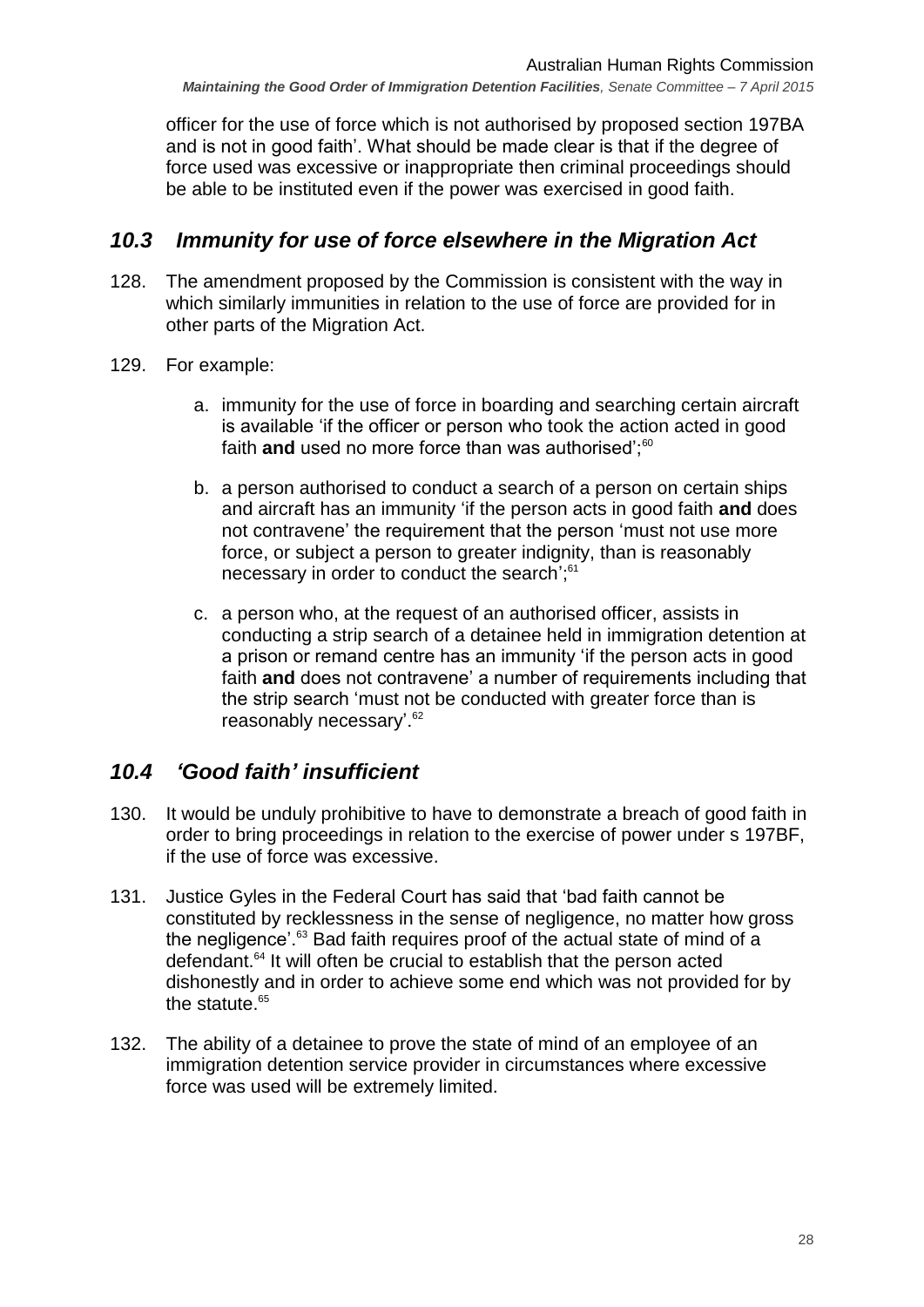# <span id="page-28-0"></span>**11 Investigation of complaints about the use of force**

- 133. The Attorney-General's Department has emphasised that if persons other than police officers are granted coercive powers under Commonwealth legislation, there must be proper accountability for the exercise of those powers. $66$
- 134. This requirement is not satisfied by provision for internal review of complaints in proposed ss 197BB-197BE. The proposed internal review is unstructured and broad discretions are given not to conduct a review. In particular:
	- a. an investigation is to be conducted in any way the Secretary thinks appropriate;<sup>67</sup>
	- b. the Secretary may decide not to investigate a complaint if the Secretary is satisfied that the investigation 'is not justified in all the circumstances';<sup>68</sup>
	- c. there is no time frame within which the Secretary is required to decide whether or not to investigate a complaint;
	- d. if the Secretary decides not to investigate a complaint for any of the reasons in s 197BD(1), this decision is a 'privative clause decision' and is therefore not subject to review under the *Administrative Decisions (Judicial Review) Act 1977 (Cth).<sup>69</sup>*
- 135. The internal review provides few additional substantive rights for those who are subject to the use of force.
- 136. The Commission considers that any internal review of complaints about the use of force under s 197BA should be subject to at least the same degree of independent oversight as use of force by the AFP.
- 137. The AFP has an internal system for investigating complaints about 'AFP conduct issues' and 'AFP practice issues'. An AFP conduct issue an issue of whether an AFP appointee has engaged in conduct that contravenes the AFP professional standards or engaged in corrupt conduct.<sup>70</sup> There are four categories of conduct in increasing levels of seriousness. Category 3 conduct: 71
	- a. is serious misconduct by an AFP appointee; or
	- b. raises the question whether termination action should be taken in relation to an AFP appointee; or
	- c. involves a breach of the criminal law, or serious neglect of duty, by an AFP appointee.
- 138. Complaints of excessive use of force are investigated as category 3 conduct.<sup>72</sup>
- 139. The AFP is required to establish a specialised unit to investigate complaints of category 3 conduct issues and corruption issues (category 4).<sup>73</sup> This unit is called AFP Professional Standards. The head of that unit must notify the Ombudsman when the AFP receives a complaint about category 3 conduct.<sup>74</sup>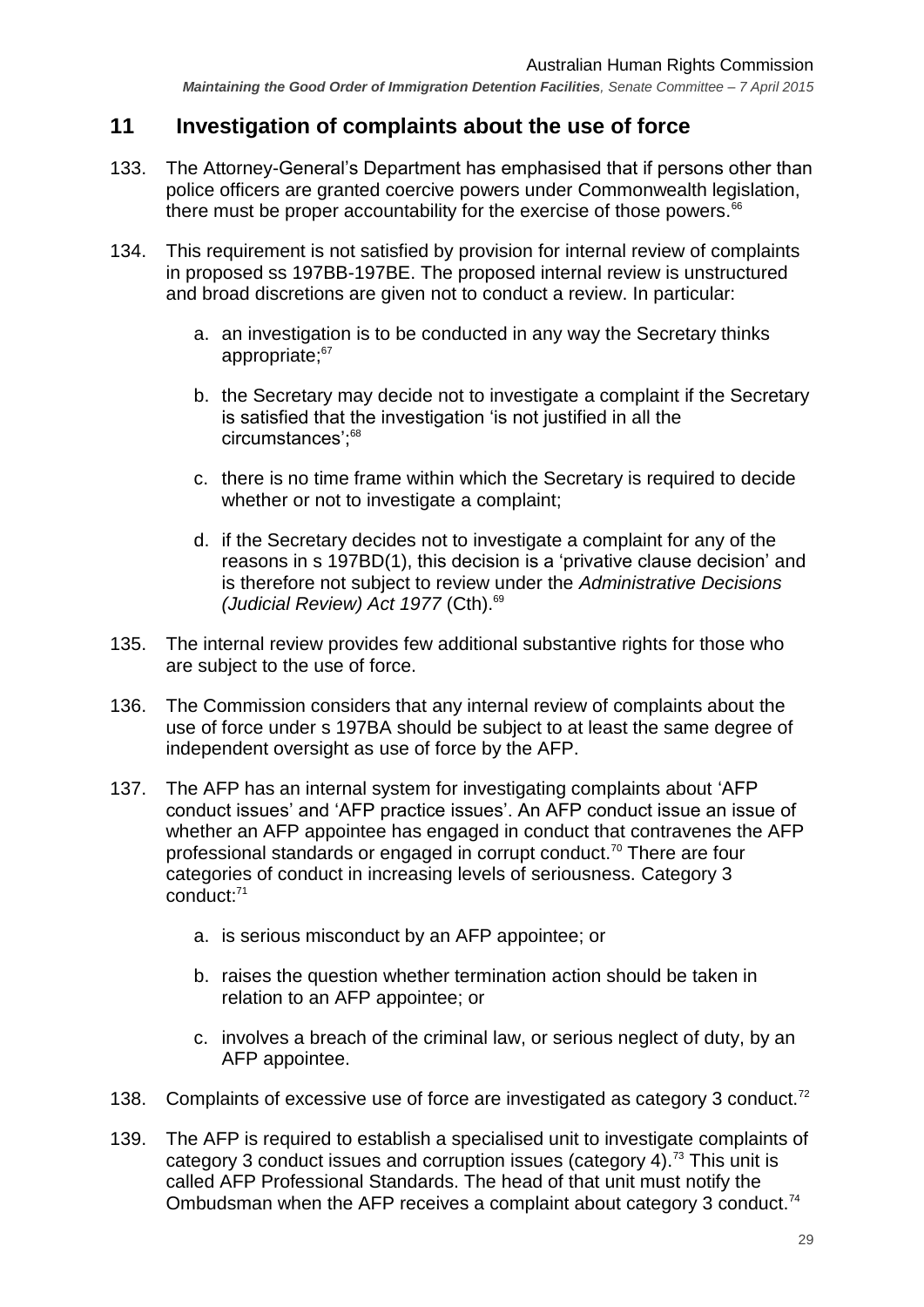- 140. The Ombudsman has powers under Part V, Division 7 of the AFP Act to inspect the records of AFP conduct issues for the purpose of reviewing the administration of the AFP's internal review processes for dealing with complaints.<sup>75</sup> The Ombudsman must conduct an annual review and prepare a report about the comprehensiveness and adequacy of these internal processes.<sup>76</sup> This report is tabled in Parliament. The Ombudsman may also conduct ad hoc reviews at any time.<sup>77</sup>
- 141. The Commission recommends that at least an equivalent degree of oversight be provided of the internal review process conducted by the Secretary to investigate complaints of breaches of s 197BA.

#### **Recommendation 8**

142. The Commission recommends that a new subsection be added after s 197BB(4) in the following form:

> The Secretary must notify the Ombudsman in writing of the receipt of the complaint.

## **Recommendation 9**

143. The Commission recommends that the Commonwealth Ombudsman be given the power and necessary resources to review the administration of the Secretary's investigation of complaints under s 197BC as required and to report to Parliament on an annual basis about the comprehensiveness and adequacy of the processes used by the Secretary.

<sup>1</sup> Allen Hawke and Helen Williams, *Independent Review of the Incidents at the Christmas Island Immigration Detention Centre and Villawood Immigration Detention Centre*, 31 August 2011 (Hawke-Williams Report), p 79. At [https://www.immi.gov.au/media/publications/independent](https://www.immi.gov.au/media/publications/independent-review-incidents.htm)[review-incidents.htm](https://www.immi.gov.au/media/publications/independent-review-incidents.htm) (viewed 18 March 2015).

<sup>&</sup>lt;sup>2</sup> Hawke-Williams Report, p 81.

<sup>3</sup> Commonwealth, *Parliamentary Debates*, House of Representatives, 25 February 2015, p 1 (The Hon Peter Dutton MP, Minister for Immigration and Border Protection).

<sup>4</sup> Commonwealth, *Parliamentary Debates*, House of Representatives, 25 February 2015, p 1 (The Hon Peter Dutton MP, Minister for Immigration and Border Protection).

<sup>5</sup> Hawke-Williams Report, pp 104-105.

<sup>6</sup> Serco, *Submission by Serco Australia to the Joint Select Committee on Australia's Immigration Detention Centre Network*, August 2011. At <http://www.aph.gov.au/DocumentStore.ashx?id=a7f17e25-d2e4-41e4-8b97-9d4de18ce98c> (viewed 18 March 2015).

<sup>7</sup> Minister for Immigration and Citizenship, *Response to the Independent Review of the Incidents at the Christmas Island Immigration Detention Centre and Villawood Immigration Detention Centre*, 2011. At [https://www.immi.gov.au/media/publications/pdf/2011/response-independent-review](https://www.immi.gov.au/media/publications/pdf/2011/response-independent-review-incidents-christmas-island-and-villawood-full.pdf)[incidents-christmas-island-and-villawood-full.pdf](https://www.immi.gov.au/media/publications/pdf/2011/response-independent-review-incidents-christmas-island-and-villawood-full.pdf) (viewed 18 March 2015).

<sup>8</sup> Department of Immigration and Citizenship, *Report on the Implementation of the Recommendations of the Independent Review of the Incidents at the Christmas Island Immigration Detention Centre and the Villawood Immigration Detention Centre*, September 2012, pp 6-7. At [https://www.immi.gov.au/media/publications/pdf/2012/report-implementation-independent-review](https://www.immi.gov.au/media/publications/pdf/2012/report-implementation-independent-review-incidents-christmas-island-villawood.pdf)[incidents-christmas-island-villawood.pdf](https://www.immi.gov.au/media/publications/pdf/2012/report-implementation-independent-review-incidents-christmas-island-villawood.pdf) (viewed 18 March 2015).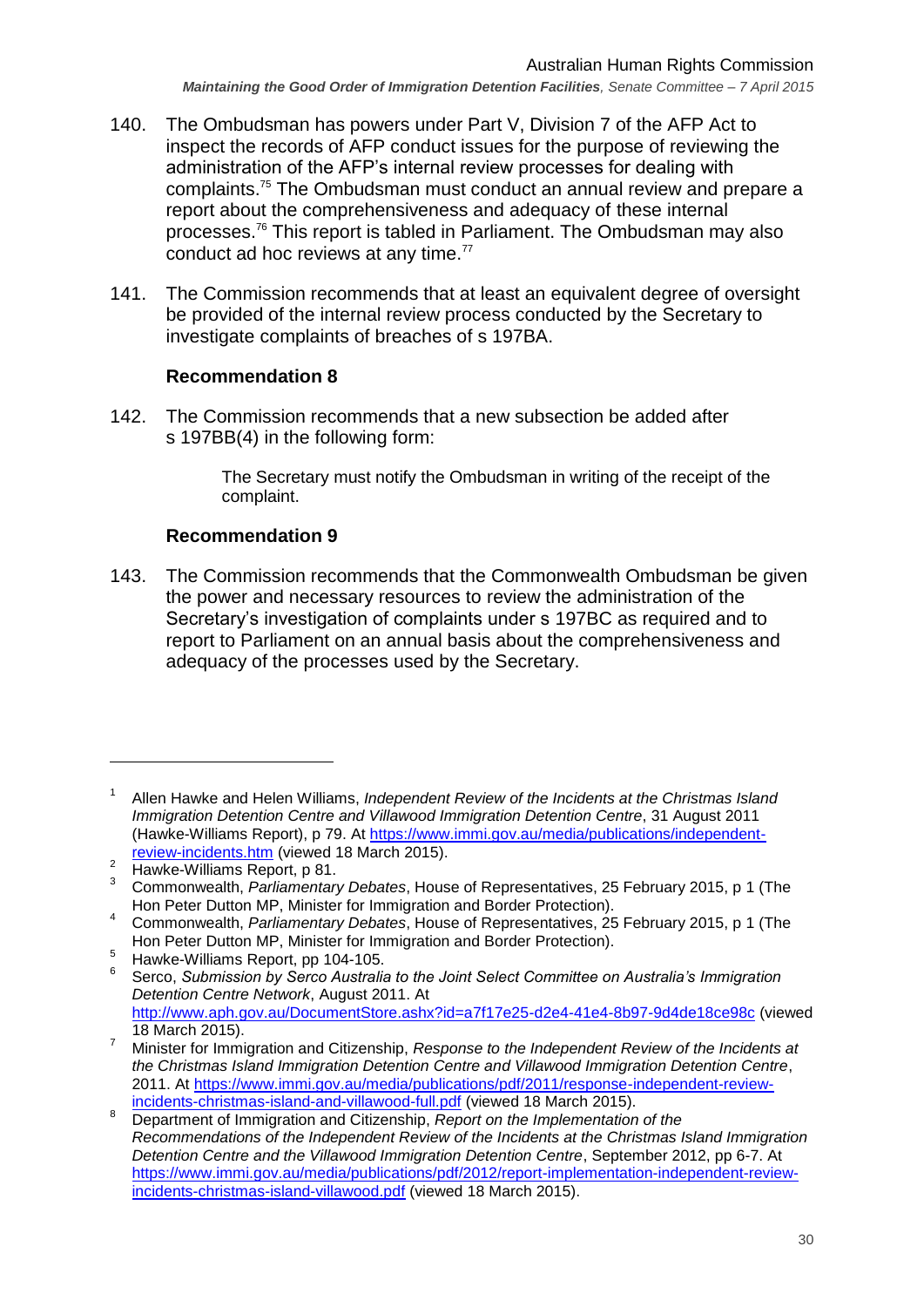*Maintaining the Good Order of Immigration Detention Facilities, Senate Committee – 7 April 2015*

- 9 Attorney-General's Department, *A Guide to Framing Commonwealth Offences, Infringement Notices and Enforcement Powers* (September 2011) (AGD Guide), see in particular *Ch 7 – Coercive Powers Generally* and *Ch 10 – Other Types of Coercive Powers*. At [http://www.ag.gov.au/Publications/Pages/GuidetoFramingCommonwealthOffencesInfringementNoti](http://www.ag.gov.au/Publications/Pages/GuidetoFramingCommonwealthOffencesInfringementNoticesandEnforcementPowers.aspx) [cesandEnforcementPowers.aspx](http://www.ag.gov.au/Publications/Pages/GuidetoFramingCommonwealthOffencesInfringementNoticesandEnforcementPowers.aspx) (viewed 18 March 2015).
- $10$  AGD Guide, p 69.

- $^{11}$  AGD Guide, p 73.
- AGD Guide, p 74.
- <sup>13</sup> ICCPR, opened for signature 16 December 1966, [1980] ATS 23 (entered into force generally on 23 March 1976, except Article 41, which came into force generally on 28 March 1979; entered into force for Australia on 13 November 1980, except Article 41, which came into force for Australia on 28 January 1993).
- <sup>14</sup> UN Human Rights Committee, *Jensen v Australia*, Communication No. 762/1997, UN Doc CCPR/C/71/D/762/1997 (2001) at [6.2].
- <sup>15</sup> The Standard Minimum Rules were approved by the UN Economic and Social Council by its resolutions 663C (XXIV) of 31 July 1957 and 2076 (LXII) of 13 May 1977. They were adopted by the UN General Assembly in resolutions 2858 of 1971 and 3144 of 1983: UN Doc A/COMF/611, Annex 1. At<http://www.ohchr.org/EN/ProfessionalInterest/Pages/TreatmentOfPrisoners.aspx> (viewed 18 March 2015).
- <sup>16</sup> The Body of Principles were adopted by the UN General Assembly in resolution 43/173 of 9 December 1988 Annex: UN Doc A/43/49 (1988). At
- <http://www.un.org/documents/ga/res/43/a43r173.htm> (viewed 18 March 2015). <sup>17</sup> UN Human Rights Committee, *General Comment 21 (Replaces general comment 9 concerning humane treatment of persons deprived of liberty)* (10 April 1992) at [5].
- <sup>18</sup> UN Human Rights Committee, *Mukong v Cameroon*, Communication No. 458/1991, UN Doc CCPR/C/51/458/1991 (1994) at [9.3]; *Potter v New Zealand*, Communication No. 632/1995, UN Doc CCPR/C/60/D/632/1995 (1997) at [6.3]. See also, UN Human Rights Committee, *Concluding Observations on the United States*, UN Doc A/50/40 (3 October 1995) at [285] and [299].
- <sup>19</sup> UN Human Rights Committee, *Wilson v Philippines*, Communication No. 868/1999, UN Doc CCPR/C/79/D/868/1999 (2003) at [7.3].
- <sup>20</sup> UN Human Rights Committee, *Cabal and Bertran v Australia*, Communication No. 1020/2001, UN Doc CCPR/C/78/D/1020/2001 (2003) at [7.2].
- <sup>21</sup> Australian Human Rights Commission, *Report of an inquiry into a complaint by Mr AV of a breach of his human rights while in immigration detention* [2006] AusHRC 35. At <http://www.humanrights.gov.au/publications/hreoc-report-no-35> (viewed 18 March 2015).
- <sup>22</sup> CRC, opened for signature 20 November 1989, [1991] ATS 4 (entered into force generally on 2 September 1990; entered into force for Australia on 16 January 1991).
- <sup>23</sup> The *United Nations Rules for the Protection of Juveniles Deprived of their Liberty* were adopted by the UN General Assembly in resolution 45/113 of 14 December 1990, UN Doc A/RES/45/113 (1990), Annex. At<http://www.un.org/documents/ga/res/45/a45r113.htm> (viewed 18 March 2015).
- <sup>24</sup> JDL Rules, rule 64. <sup>25</sup> UN Committee on the Rights of the Child, General Comment No. 10, *Children's rights in juvenile justice* (25 April 2007), UN Doc CRC/C/GC/10 at [89]. At [http://tbinternet.ohchr.org/\\_layouts/treatybodyexternal/Download.aspx?symbolno=CRC%2fC%2fG](http://tbinternet.ohchr.org/_layouts/treatybodyexternal/Download.aspx?symbolno=CRC%2fC%2fGC%2f10&Lang=en) [C%2f10&Lang=en](http://tbinternet.ohchr.org/_layouts/treatybodyexternal/Download.aspx?symbolno=CRC%2fC%2fGC%2f10&Lang=en) (viewed 24 March 2015).
- <sup>26</sup> Australian Human Rights Commission, *Report of an inquiry into a complaint by Ms KJ concerning events at Woomera Immigration Reception and Processing Centre between 29-30 March 2002* [2004] AusHRC 27. At<http://www.humanrights.gov.au/publications/hreoc-report-no-27> (viewed 18 March 2015).
- <sup>27</sup> Australian Human Rights Commission, *Yousefi family v Commonwealth* [2011] AusHRC 46. At <http://www.humanrights.gov.au/publications/aushrc-46-yousefi-family-v-commonwealth-australia> (viewed 27 March 2015).
- <sup>28</sup> A copy of CO3 dated 1 June 2012 is available on the AFP's website. Australian Federal Police, *The AFP Commissioner's Order on operational safety (CO3)* (1 June 2012). At [http://www.afp.gov.au/~/media/afp/pdf/ips-foi-documents/ips/publication](http://www.afp.gov.au/~/media/afp/pdf/ips-foi-documents/ips/publication-list/afp%20commissioners%20order%20on%20operational%20safety%20co3.pdf)[list/afp%20commissioners%20order%20on%20operational%20safety%20co3.pdf](http://www.afp.gov.au/~/media/afp/pdf/ips-foi-documents/ips/publication-list/afp%20commissioners%20order%20on%20operational%20safety%20co3.pdf) (viewed 20 March 2015).
- $AFP$  Act, s 40.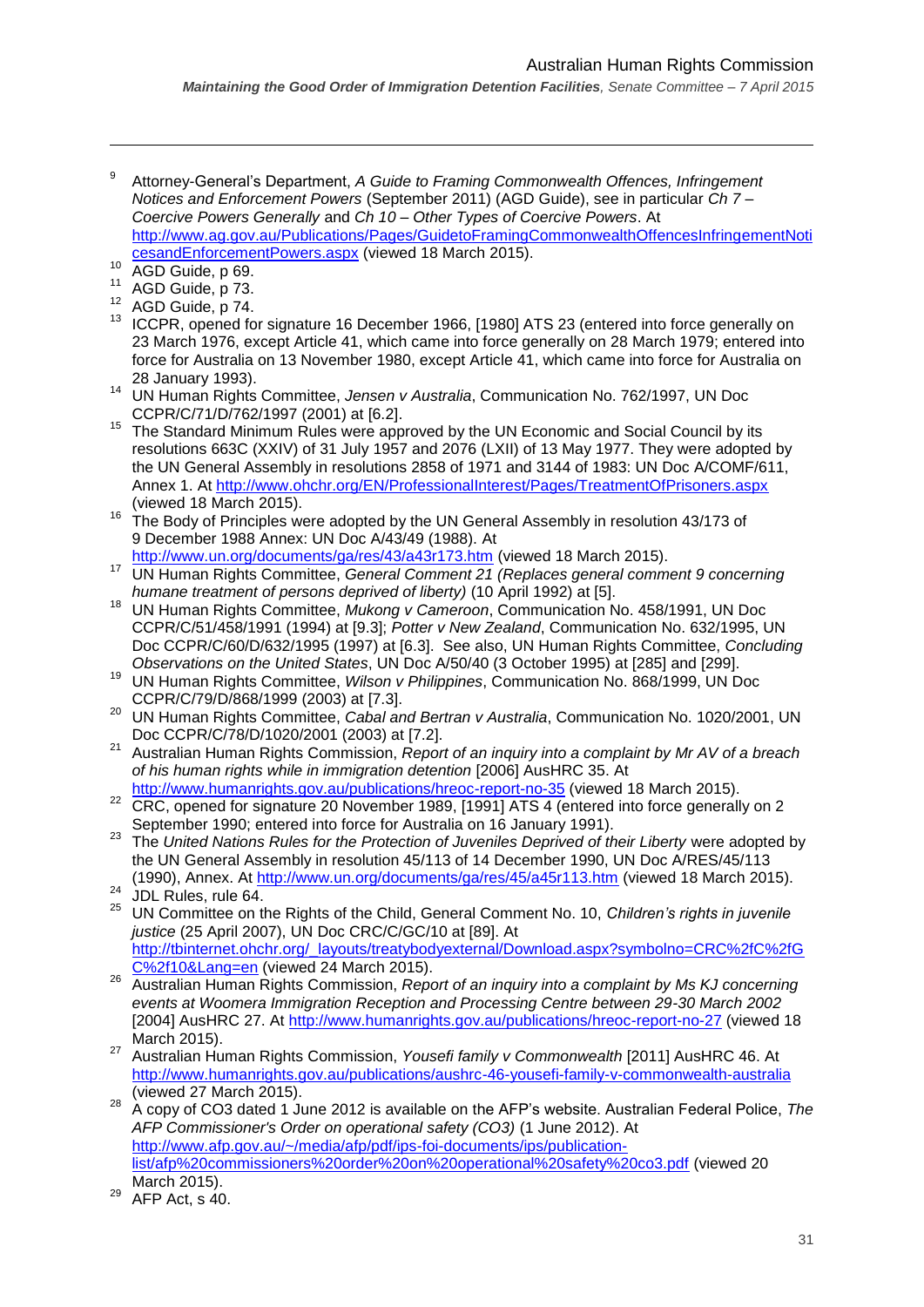- <sup>30</sup> Migration Act, s 5(1) definition of 'detain' and s  $252B(1)(k)$ .
- <sup>31</sup> Migration Act, ss 198AD(3)(d), 198B(2)(d), 245F(10), 268CH and 487J.
- $32$  Migration Act, s 249(1).

- $\frac{33}{34}$  Migration Act, s 251(8).
- <sup>34</sup> Department of Immigration and Border Protection, *Procedures Advice Manual 3: Detention Services Manual: Chapter 8 – Safety and security: Use of reasonable force in immigration detention*, section 4.
- <sup>35</sup> Explanatory Memorandum, Migration Amendment (Maintaining the Good Order of Immigration Detention Facilities) Bill 2015 (Cth), at [29].
- <sup>36</sup> Explanatory Memorandum, Migration Amendment (Maintaining the Good Order of Immigration Detention Facilities) Bill 2015 (Cth), at [43].
- Explanatory Memorandum, Migration Amendment (Maintaining the Good Order of Immigration Detention Facilities) Bill 2015 (Cth), at [50].
- <sup>38</sup> Explanatory Memorandum, Migration Amendment (Maintaining the Good Order of Immigration Detention Facilities) Bill 2015 (Cth), Attachment A: Statement of Compatibility with Human Rights, pp 20-21.
- <sup>39</sup> Human Rights Committee, *General Comment 6, Article 6: The Right to Life* (1982), UN Doc HRI/GEN/1/Rev.1 at 6 (1994), [5]. At<http://www.refworld.org/docid/45388400a.html> (viewed 30 March 2015).
- <sup>40</sup> UN Human Rights Committee, *Barbato v Uruguay*, Communication No. 84/1981, UN Doc CCPR/C/OP/ at 112 (1990), paras [9.2] and [10(a)]. At [http://www.bayefsky.com/docs.php/area/jurisprudence/treaty/ccpr/node/4/filename/124\\_uruguay84](http://www.bayefsky.com/docs.php/area/jurisprudence/treaty/ccpr/node/4/filename/124_uruguay84vws) [vws](http://www.bayefsky.com/docs.php/area/jurisprudence/treaty/ccpr/node/4/filename/124_uruguay84vws) (viewed 30 March 2015). See also P H van Kempen, 'Positive Obligations to Ensure the Human Rights of Prisoners: Safety, Healthcare, Conjugal Visits and the Possibility of Founding a Family under the ICCPR, the ECHR, the ACHR and the AfChHPR' in P J P Tak and M Jendly (eds), *Prisoners Policy and Prisoners Rights: Protection of Fundamental Rights of Prisoners in International and Domestic Law* (2008), p 26.
- <sup>41</sup> Human Rights Committee, *General Comment 6, Article 6: The Right to Life* (1982), UN Doc HRI/GEN/1/Rev.1 at 6 (1994), [3].
- <sup>42</sup> Explanatory Memorandum, Migration Amendment (Maintaining the Good Order of Immigration Detention Facilities) Bill 2015 (Cth), at [61].
- <sup>43</sup> Department of Immigration and Border Protection, *Procedures Advice Manual 3: Detention Services Manual: Chapter 8 – Safety and security: Use of reasonable force in immigration detention,* section 2.
- 44 Migration Act, ss 258F and 261AF.
- $45$  AFP Act, ss 37 and 38.
- $^{46}_{47}$  AFP Act, s 40.
- <sup>47</sup> A copy of CO3 dated 1 June 2012 is available on the AFP's website. Australian Federal Police, *The AFP Commissioner's Order on operational safety (CO3)* (1 June 2012). At [http://www.afp.gov.au/~/media/afp/pdf/ips-foi-documents/ips/publication](http://www.afp.gov.au/~/media/afp/pdf/ips-foi-documents/ips/publication-list/afp%20commissioners%20order%20on%20operational%20safety%20co3.pdf)[list/afp%20commissioners%20order%20on%20operational%20safety%20co3.pdf](http://www.afp.gov.au/~/media/afp/pdf/ips-foi-documents/ips/publication-list/afp%20commissioners%20order%20on%20operational%20safety%20co3.pdf) (viewed 20 March 2015).
- <sup>48</sup> Australian Human Rights Commission, *The Forgotten Children*, National Inquiry into Children in Immigration Detention (2014), pp 160-165. At [http://www.humanrights.gov.au/our-work/asylum](http://www.humanrights.gov.au/our-work/asylum-seekers-and-refugees/publications/forgotten-children-national-inquiry-children)[seekers-and-refugees/publications/forgotten-children-national-inquiry-children](http://www.humanrights.gov.au/our-work/asylum-seekers-and-refugees/publications/forgotten-children-national-inquiry-children) (viewed 18 March 2015).
- $^{49}$  Migration Act, s 4AA.
- <sup>50</sup> Serco, *Working with Minors policy and procedure manual*, pp 17-18, Attachment 9 to Serco's Submission to the Joint Select Committee on Australia's Immigration Detention Centre Network, August 2011. At [http://www.aph.gov.au/DocumentStore.ashx?id=62e51324-ff0a-4002-90b7-](http://www.aph.gov.au/DocumentStore.ashx?id=62e51324-ff0a-4002-90b7-7fb8e46f0b7a) [7fb8e46f0b7a](http://www.aph.gov.au/DocumentStore.ashx?id=62e51324-ff0a-4002-90b7-7fb8e46f0b7a) (viewed 23 March 2015).
- <sup>51</sup> Department of Immigration and Border Protection, *Procedures Advice Manual 3: Detention Services Manual: Chapter 8 – Safety and security: Use of reasonable force in immigration detention*, section 6.
- <sup>52</sup> Australasian Juvenile Justice Administrators, *Juvenile Justice Standards 2009*. At <http://sharepoint.ajja.org.au/Home/default.aspx> (viewed 7 April 2015). The AJJA is a sub-group of the Children, Youth and Community Services Policy Research Working Group which is a standing committee of the Standing Council on Community and Disability Services Advisory Council.

*Maintaining the Good Order of Immigration Detention Facilities, Senate Committee – 7 April 2015*